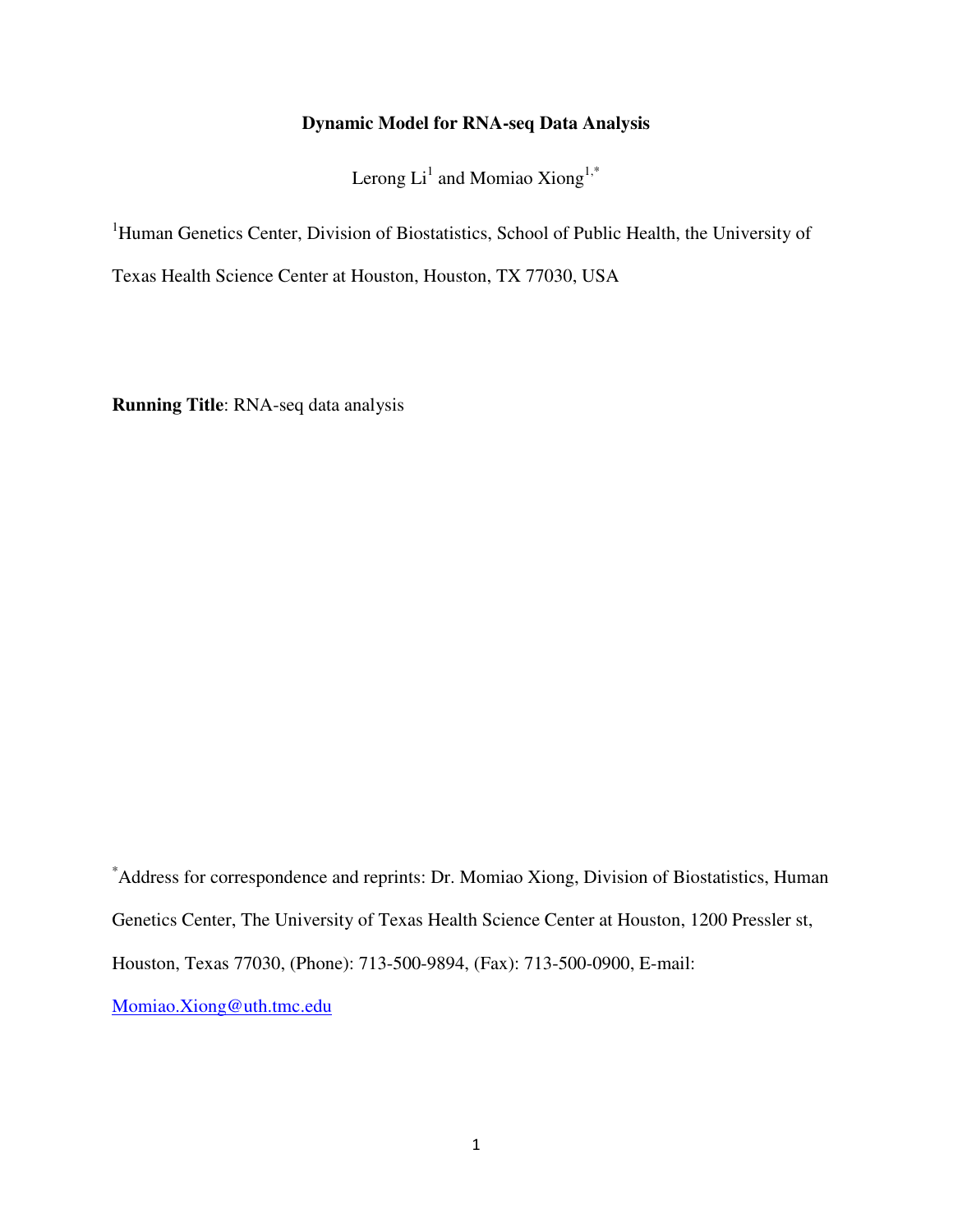### **Abstract**

The newly developed deep-sequencing technologies make it possible to acquire both quantitative and qualitative information regarding transcript biology. By measuring messenger RNA levels for all genes in a sample, RNA-seq provides an attractive option to characterize the global changes in transcription. RNA-seq is becoming the widely used platform for gene expression profiling. However, real transcription signals in the RNA-seq data are confounded with measurement and sequencing errors, and other random biological/technical variation. How to appropriately take the variability due to errors and sequencing technology variation into account is essential issue in the RNA-seq data analysis. To extract biologically useful transcription process from the RNA-seq data, we propose to use the second ODE for modeling the RNA-seq data. We use differential principal analysis to develop statistical methods for estimation of location-varying coefficients of the ODE. We validate the accuracy of the ODE model to fit the RNA-seq data by prediction analysis and 5 fold cross validation. We find the accuracy of the second ODE model to predict the gene expression level across the gene is very high and the second ODE model to fit the RNA-seq data very well. To further evaluate the performance of the ODE model for RNA-seq data analysis, we used the location-varying coefficients of the second ODE as features to classify the normal and tumor cells. We demonstrate that even using the ODE model for single gene we can achieve high classification accuracy. We also conduct response analysis to investigate how the transcription process respond to the perturbation of the external signals and identify dozens of genes that are related to cancer.

**Key words**: Gene expression, RNA-seq, dynamic model, classification, cluster analysis, transient response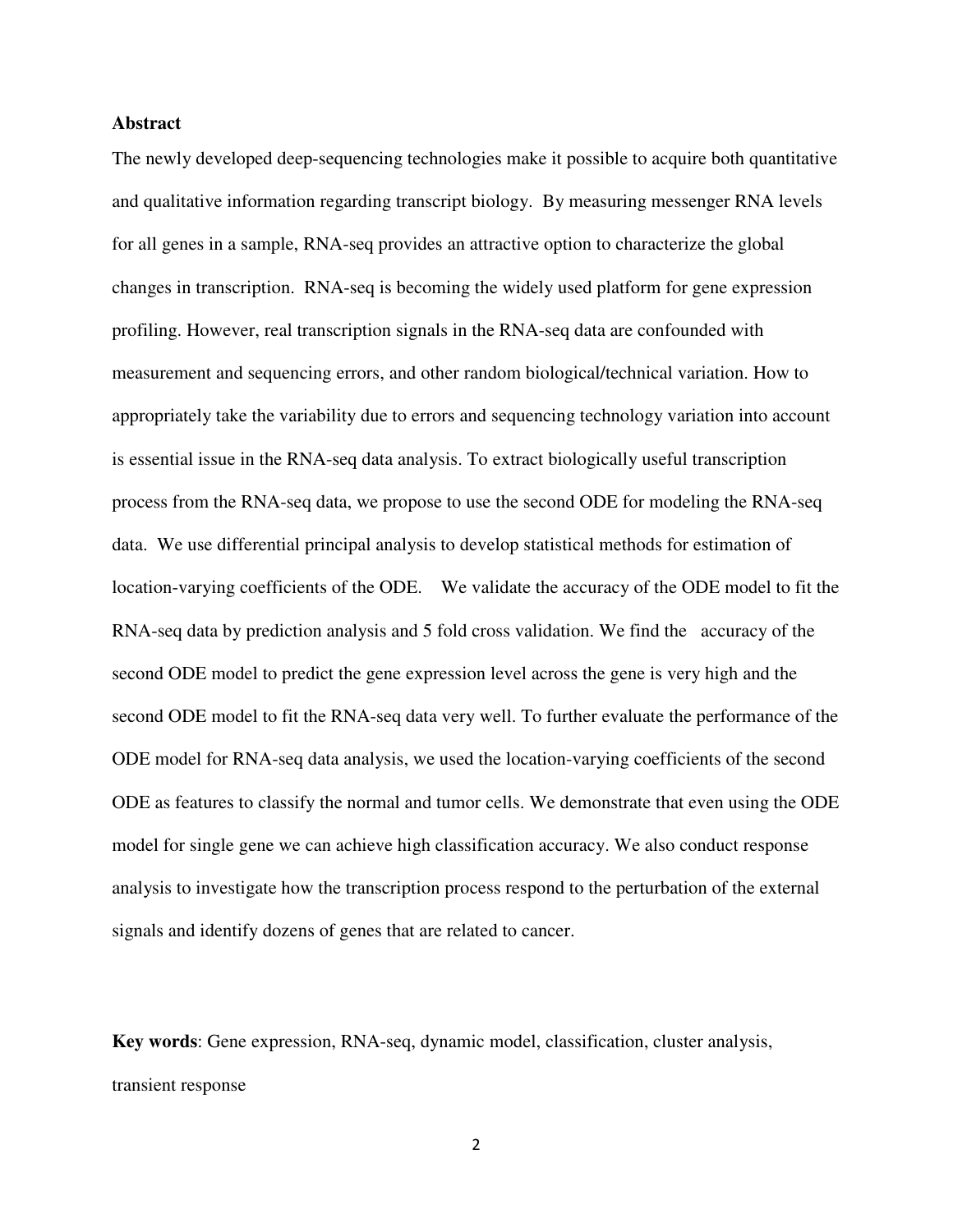#### **1. Introduction**

 Next Generation Sequencing (NGS) technologies have revolutionized advances in the study of the transcriptome. The newly developed deep-sequencing technologies make it possible to acquire both quantitative and qualitative information regarding transcript biology. By measuring messenger RNA levels for all genes in a sample, RNA-seq provides an attractive option to characterize the global changes in transcription.

 To generate RNA-seq data, the complete set of mRNA are first extracted from an RNA sample and then shattered and reverse transcribed into a library of cDNA fragments with adaptors attached. These short pieces of cDNA are amplified by polymerase chain reaction and sequenced by machine, producing millions of short reads. These reads are then mapped to a reference genome or reference transcript. The number of reads within a region of interest is used as a measure of abundance. The reads can also be assembled de novo without the genomic sequence to create a transcription map.

Compared to microarray which provides limited gene regulation information, RNA-seq offers a comprehensive picture of the transcriptome. RNA-seq has made a number of significant qualitative and quantitative improvements on gene expression analysis and provides multiple layers of resolutions and transcriptome complexity: the expression at exon, SNP, and positional level; splicing; post-transcriptional RNA editing across the entire gene; isoform and allelespecific expression [1].

Many advantages include strong concordance between platforms, higher sensitivity and dynamic range, lower technical variation and background signal, and high level of technical and biological reproducibility, and so on [2-5]. However, some limitations are inherent to nextgeneration sequencing technology. For example, the read coverage may not be homogeneous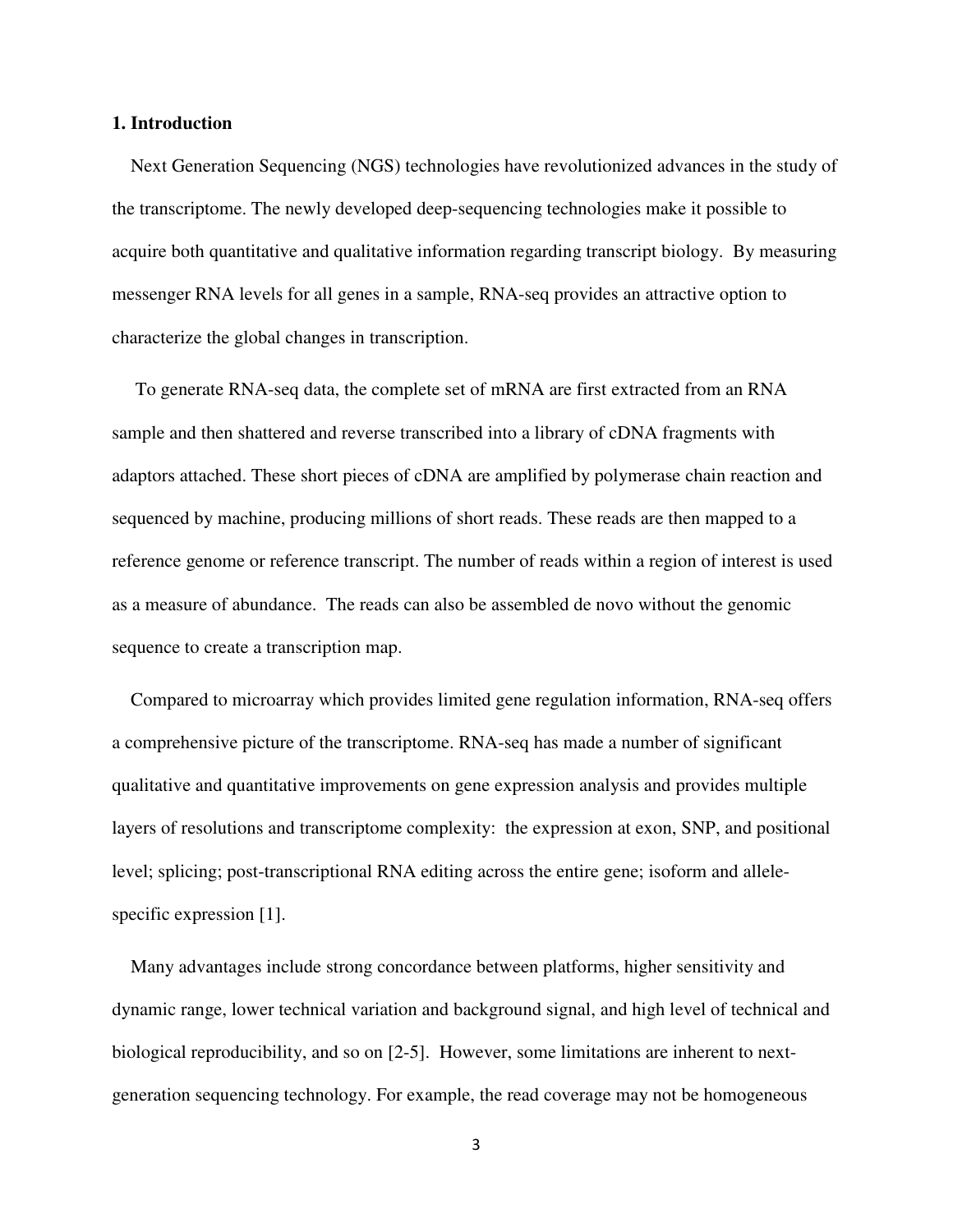along the genome, and different samples may be sequenced at different levels of depth in the experiment. Also, although some genes may have a similar level of expression, longer genes are more likely to have more reads than short ones. Therefore, RNA-seq data must be normalized before any comparison of the counts can be made. Another consideration is that in production of cDNA libraries, larger RNA must be fragmented into smaller pieces to be sequenced and different fragmentations may create bias toward different outcomes. Some other informatics challenges like the storage, transfer, and retrieval of large size data which may bring additional errors [6, 7].

Expression variability measured by RNA-seq arises from three primary sources: (i) real biological differences in different experimental groups or conditions, (ii) measurement errors and (iii) random biological and/or technical variation [1, 8]. The first type of variability is of real biological interest, but is confounded with measurement and sequencing errors, and other random biological/technical variation. How to appropriately take the latter two types of variability into account is essential issue in the RNA-seq data analysis.

Purpose of this paper is to borrow dynamic theory from engineering and use ordinary differential equation (ODE) for modelling the observed number of reads across the gene and unravelling the features of gene transcription [9]. To achieve this goal, we considered the number of reads or expression level at each position as a function of the genomic position and viewed the transcription process as a stochastic process of transcription along the genome. Instead of taking the derivative of expression level with respect to time, we calculated the expression level derivative with respect to genomic position. Specifically, we proposed a dynamic model for the variation of the transcription process along the genome. For each gene, we use a second-order ODE with location-dependent coefficient to model that gene's transcription process. We develop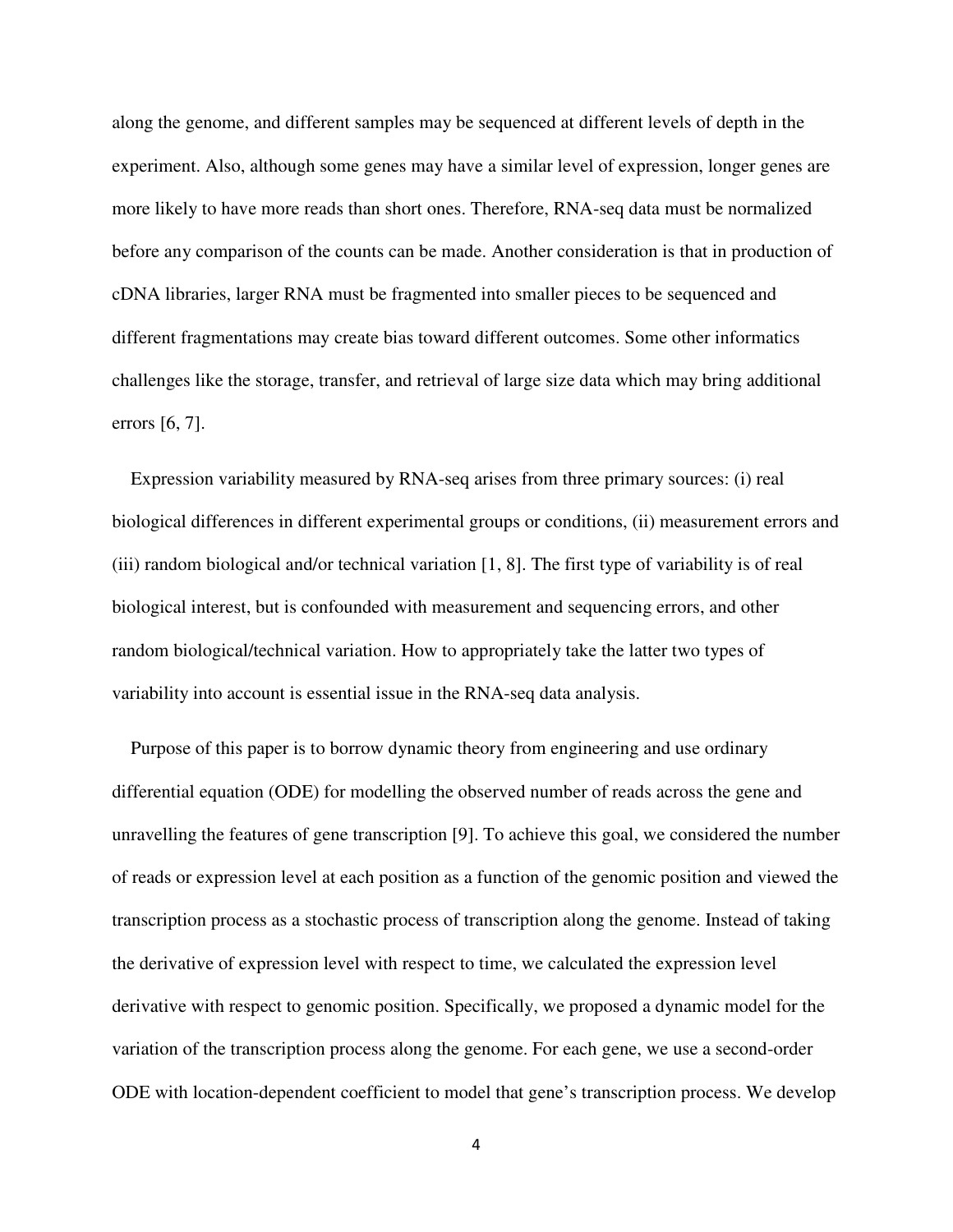statistical methods for estimation of the coefficient functions in the ODE based on principal differential analysis. Compared to the ODE model with constant coefficient to capture the stochastic variation feature of transcription process, the location-dependent coefficients are essential to account for the complicated stochastic process of gene regulation.

To examine the precision of the ODE for modeling the RNA-seq data, we split the samples into five groups and use 5 fold cross validation to evaluate the accuracy of the predicting gene expression level across the gene using the ODE model.

 To capture stochastic feature of gene regulation, we conduct the response analysis. The response analysis of transcriptional processes for each gene using its fitted differential equation can provide important aspects of transcription, including alternative splicing, alternative start and end of transcription, and alternative isoforms. To differentiate feature of gene regulation between normal and cancer tissue samples, we develop statistics to test for significant difference in the response of the gene regulation between the normal and cancer samples under the perturbation of external signals and perform genome-wide response analysis of gene regulation. Using the ODE model, we identified the genes that have a significantly different transcriptional process (both different magnitude and different patterns), and identified genes that showed significantly differential stochastic behaviors in response to environmental perturbations between normal and cancer samples.

 To further explore application of the ODE for RNA-seq data analysis, we take the locationvarying coefficients of the ODE as features and use FPCA as a tool for extraction of these features. The FPCA scores are used as features and the lasso logistic regression is used as feature selection tool and classifier for distinguishing the cancer and normal samples.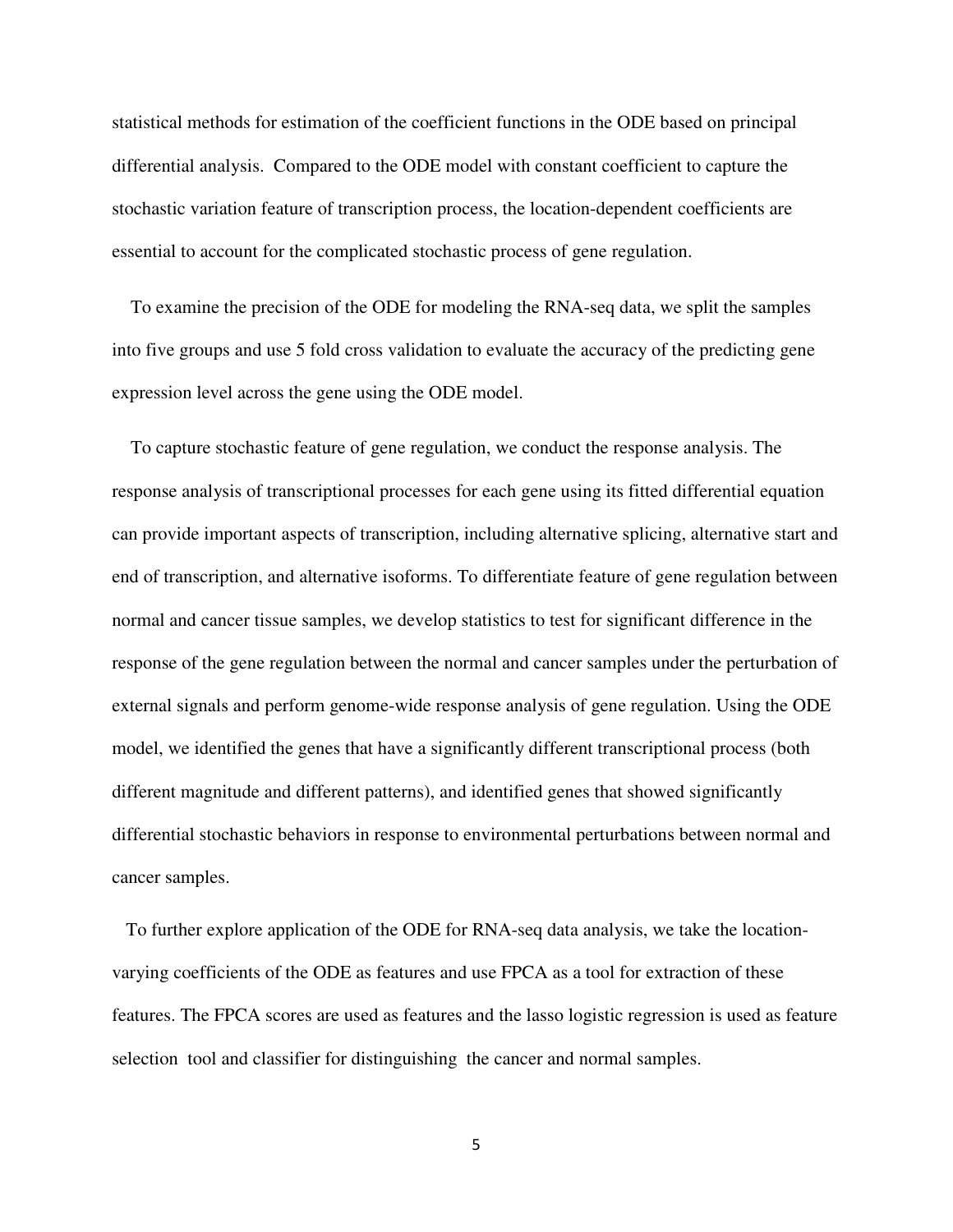The data suggest that the dynamic features of gene transcription captured by the coefficient functions can retrieve the original process information. Therefore, they are naturally served as a good candidate's features for clustering genes with similar transcription process. These groups of genes could share common biological function, chromosomal location, pathway or regulation. The ODE for modeling the RNA-seq data has the potential to provide valuable information for understanding the mechanism of gene regulation and unraveling disease processes.

#### **2. Materials and Methods**

### *2.1 ODE model with varying coefficients for RNA-seq data.*

 Assume that the expression of a gene is measured by the number of sequence reads mapped to this gene in the region  $T = [a, b]$ . Let t denote a genomic position,  $y(t)$  be observed gene expression level that was measured by the number of reads mapped to the genomic position and  $x(t)$  be the hidden state that determined the gene expression level at the genomic position  $t$ . To model transcription process, the second-order ordinary differential equation (ODE) with location varying coefficients can be specified as follow.

$$
L(x(t)) = \frac{d^2x(t)}{dt^2} + w_1(t)\frac{dx(t)}{dt} + w_0(t)x(t) = 0,
$$
\n(1)

where  $w_1(t)$  and  $w_0(t)$  are weighting coefficients or parameters in the ODE. Its observations  $y(t)$  often have measurement errors:

$$
y(t) = x(t) + e(t),
$$
\n<sup>(2)</sup>

where  $e(t)$  is measurement error at the position t.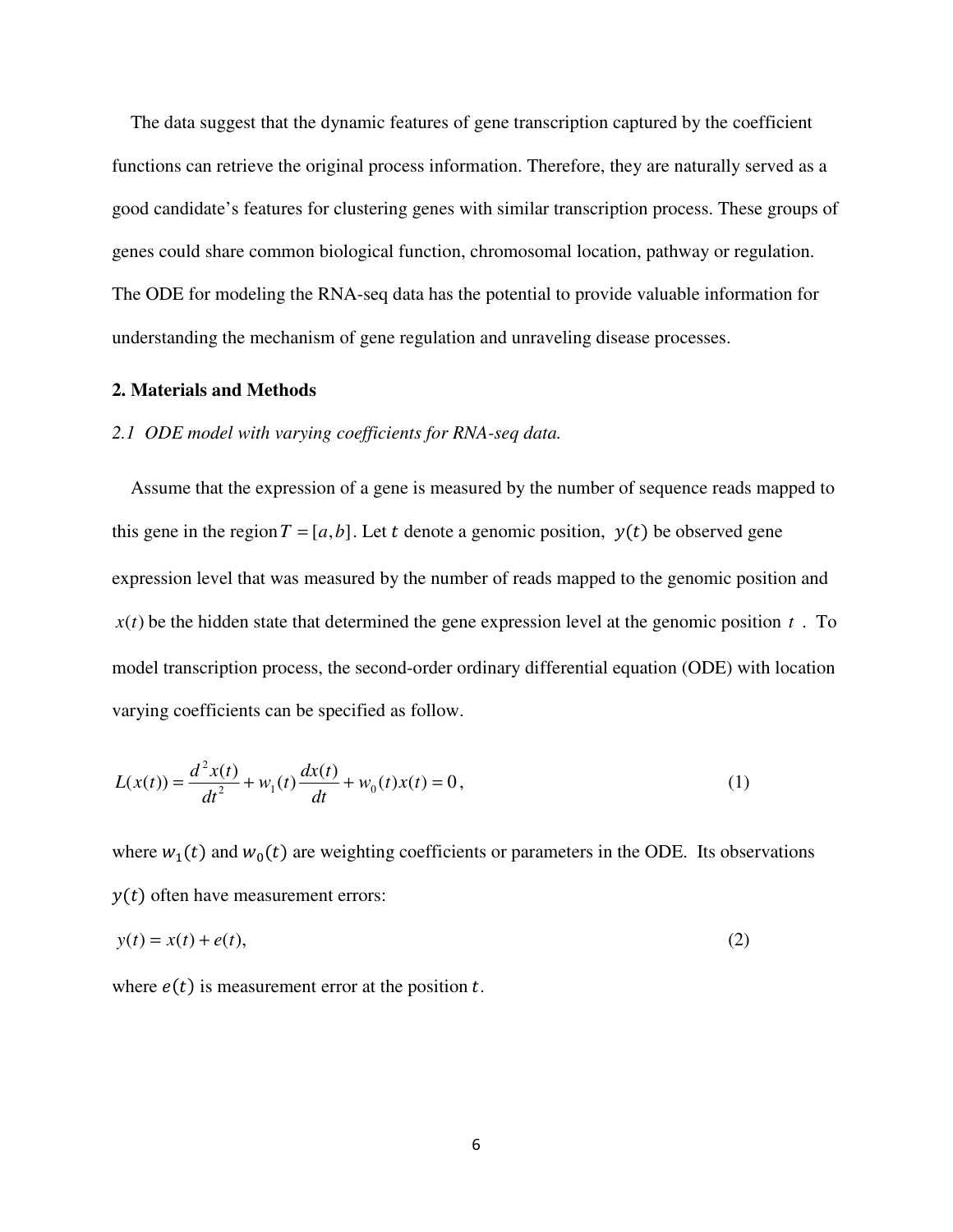# *2.2 Estimation of coefficient functions in the ODE*

Estimation of coefficient functions in the ODE consists of two steps. At the first step we estimate the states  $\hat{x}(t)$  from the observed number of reads  $y(t)$  assuming that coefficient functions in the ODE are given. At the second step, we estimate the coefficient functions in the ODE, assuming that states  $x(t)$  have been estimated.

### **Step 1:**

To estimate  $x(t)$ , we first expand the function  $x(t)$  in terms of basis functions  $\phi(t)$  and then estimate its expansion coefficients. Let  $x_i(t)$  be the state variable at the genomic position t of the *i*-th sample and  $y_i(t)$  be its observation ( $i = 1, ..., n$ ). Then,  $x_i(t)$  can be expanded as

$$
x_i(t) = \sum_{j=1}^{K} c_{ij} \phi_j(t) = C_i^T \phi(t)
$$
\n(3)

Where  $C_i = [c_{i1}, ..., c_{iK}]^T$  and  $\phi(t) = [\phi_1(t), ..., \phi_K(t)]^T$ 

Similarly, the parameters  $w_1(t)$  and  $w_0(t)$  can be expanded as

$$
w_1(t) = \sum_{j=1}^{K} h_{1j} \phi_j(t) = h_1^T \phi(t) \text{ and}
$$
  

$$
w_0(t) = \sum_{j=1}^{K} h_{0j} \phi_j(t) = h_0^T \phi(t).
$$
 (4)

Substituting their expansions into equation (1), we obtain

$$
L(xi(t)) = CiT \Psi(t),
$$
\n(5)

where 
$$
\Psi(t) = \frac{d^2 \phi}{dt^2} + G(t)h
$$
,  $G(t) = [\frac{d\phi}{dt} \phi^T(t), \phi(t)\phi^T(t)], h = [h_1^T, h_0^T]^T$ . To smooth the estimated

function  $\hat{x}(t)$ , we impose the following penalty term:

$$
\lambda \int\limits_T L(x_i(t)) L^T(x_i(t)) dt = \lambda C_i^T J_{\phi h} C_i,
$$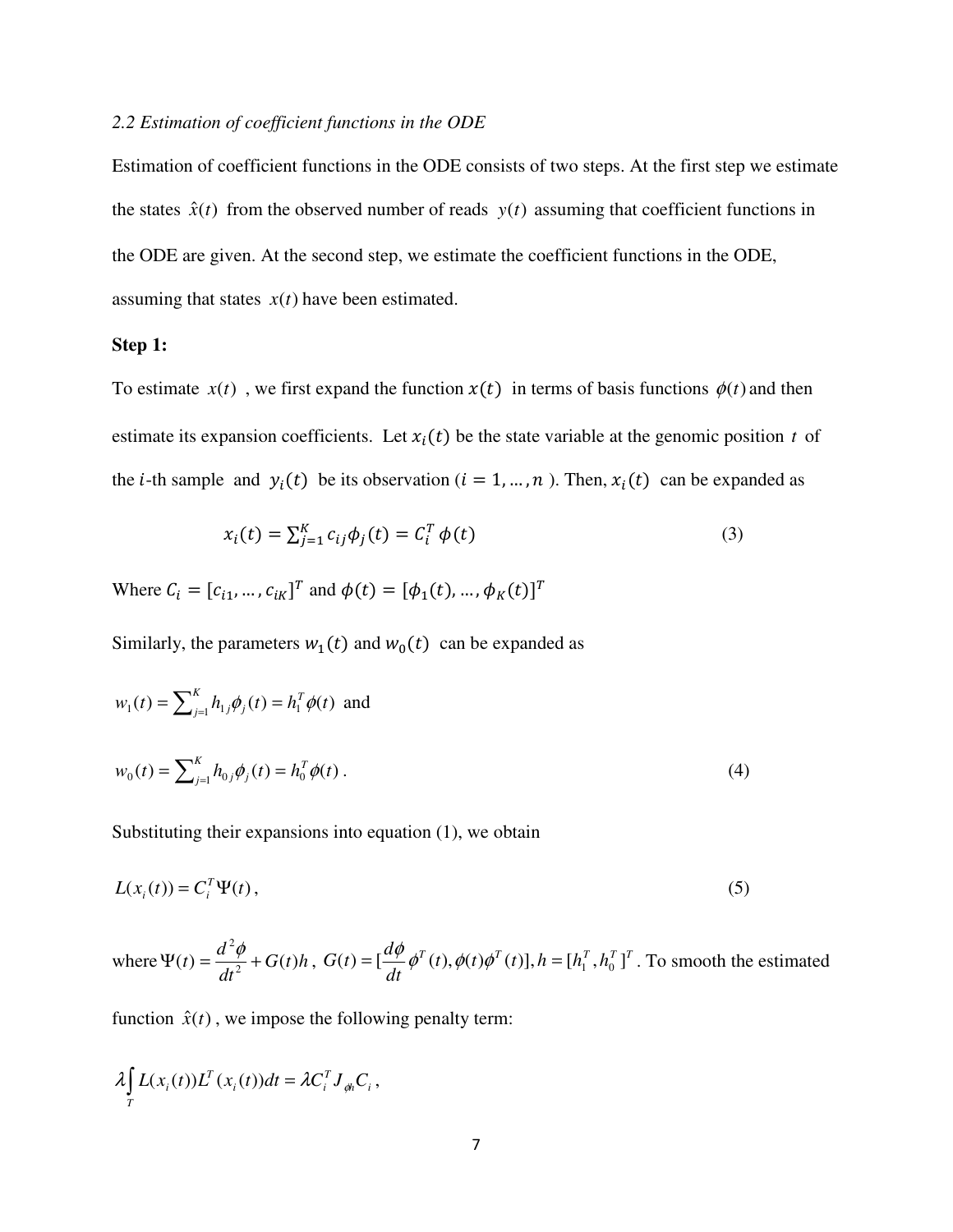where 
$$
J_{\phi h} = \int_{T} \Psi(t) \Psi^{T}(t) dt
$$
.

We estimate the state function  $x(t)$  from the observation data  $y(t)$  by minimizing the following objective function which consists of the sum of the squared errors between the observations and the estimated states, and the penalty terms:

$$
\sum_{i=1}^{n} \left\{ \sum_{j=1}^{r} [y_i(t_j) - x_i(t_j)]^2 + \lambda \int_{T} L(x_i(t)) L^T(x_i(t)) dt \right\}
$$
  
= 
$$
\sum_{i=1}^{n} \left\{ \sum_{j=1}^{r} [y_i(t_j) - x_i(t_j)] + \lambda C_i^T J_{\phi h} C_i \right\}
$$
 (6)

Let

$$
Y_i = [y_i(t_1), ..., y_i(t_T)]^T, Y = [Y_1^T, ..., Y_n^T], \tilde{\phi} = [\phi(t_1), ..., \phi(t_T)]^T, C = [C_1^T, ..., C_n^T]^T,
$$
  

$$
\Phi = \text{diag}(\tilde{\phi}, ..., \tilde{\phi}) \text{ and } J = \text{diag}(J_{\phi h}, ..., J_{\phi h}).
$$

Problem (6) can be rewritten in a matrix form:

$$
\min_{C} (Y - \Phi C)^{T} (Y - \Phi C) + \lambda C^{T} J C
$$

The least square estimators of the expansion coefficients are then given by

$$
C = (\Phi^T \Phi + \lambda J)^{-1} \Phi. \tag{7}
$$

## **Step 2**

Next we estimate the coefficient functions in the ODE. The coefficient functions in the ODE can be estimated by minimizing the following least squares objective function:

$$
\min_{h} \text{SSE}_{p} = \int_{T} L^{T}(\hat{X}(t))L(\hat{X}(t))dt,
$$
\n(8)

where  $L(\hat{X}(t)) = [L(\hat{x}_1(t),...,L(\hat{x}_n(t)))]^T$ .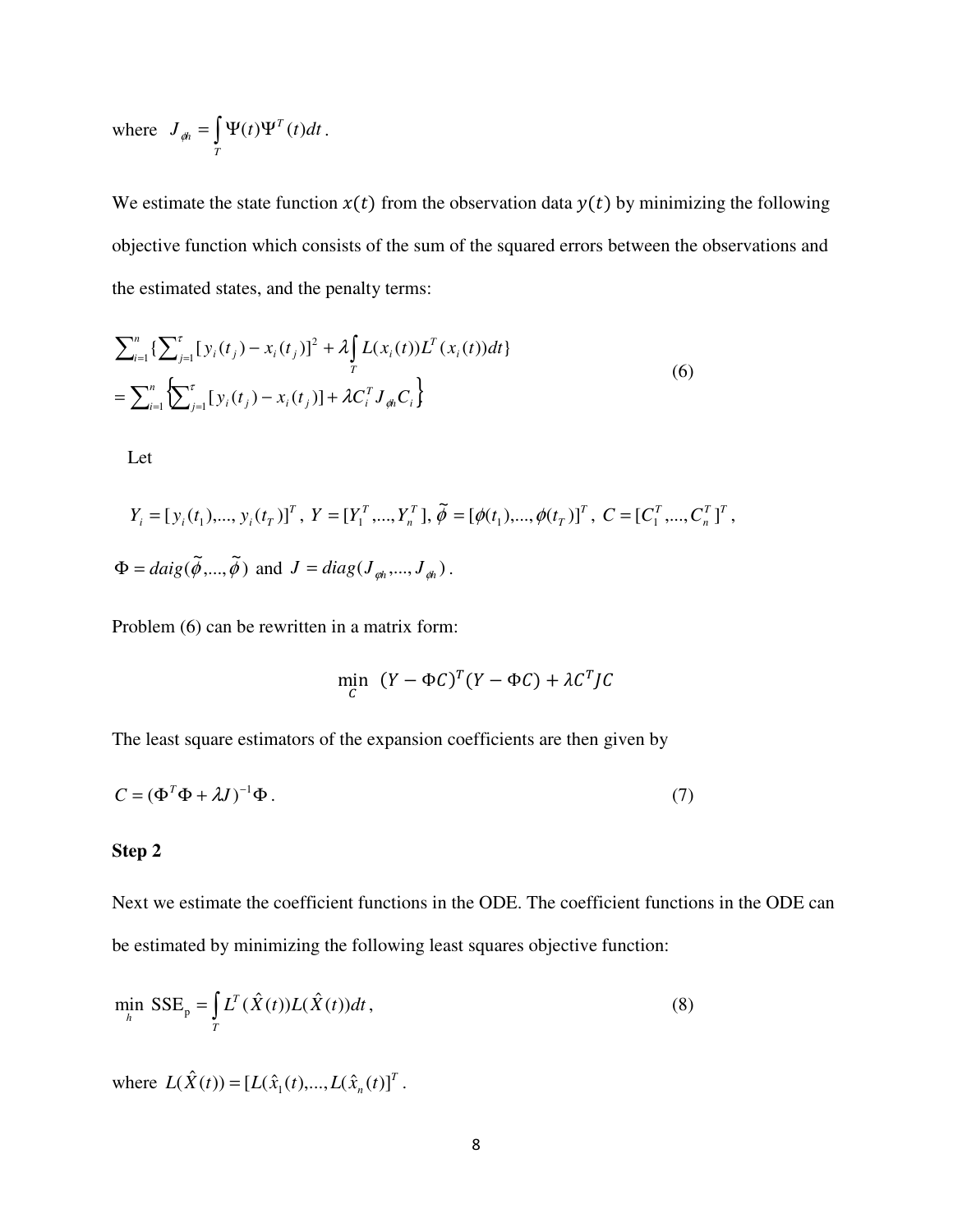Since  $L(x_i(t)) = C_i^T \Psi(t)$ , the  $L(x(t))$  can be expressed in terms of the estimated expansion coefficients as

 $L(\hat{X}(t)) = C_* \Psi(t)$ ,

where the matrix  $C_*$  is defined as  $\overline{\phantom{a}}$  $\overline{\phantom{a}}$  $\overline{\phantom{a}}$ 」 1  $\mathsf{L}$  $\mathbf{r}$  $\mathbf{r}$ L Г = *T n T C C*  $C_* = |$  : 1 \*

Therefore, problem (8) can be reduced as

$$
\min_{h} \ \ SSE_{p} = \int_{T} \Psi^{T}(t) C_{*}^{T} C_{*} \Psi(t) dt \,. \tag{9}
$$

where the matrix  $C_*$  is estimated and hence fixed in the minimization problem (9). Setting the partial derivative of  $SSE_p$  to be zero:

$$
\frac{\partial SSE_p}{\partial h} = \int_T G^T(t) C_*^T C_* \left[ \frac{d^2 \phi}{dt^2} + G(t)h \right] dt = 0. \tag{10}
$$

Solving equation (10) for  $h$ , we obtain

$$
h = -\left[\int_{T} G^{T}(t)C_{*}^{T}C_{*}G(t)dt\right]^{-1}\int_{T} G^{T}(t)C_{*}^{T}C_{*} \frac{d^{2}\phi}{dt^{2}}dt.
$$
\n(11)

In summary, we iteratively determine the expansion coefficients of the state function  $X(t)$  for fixed parameters in the ODE by equation (7) and estimate the coefficient functions in the ODE for fixed expansion coefficients by equation (11).

### *2.3. ODE for classification*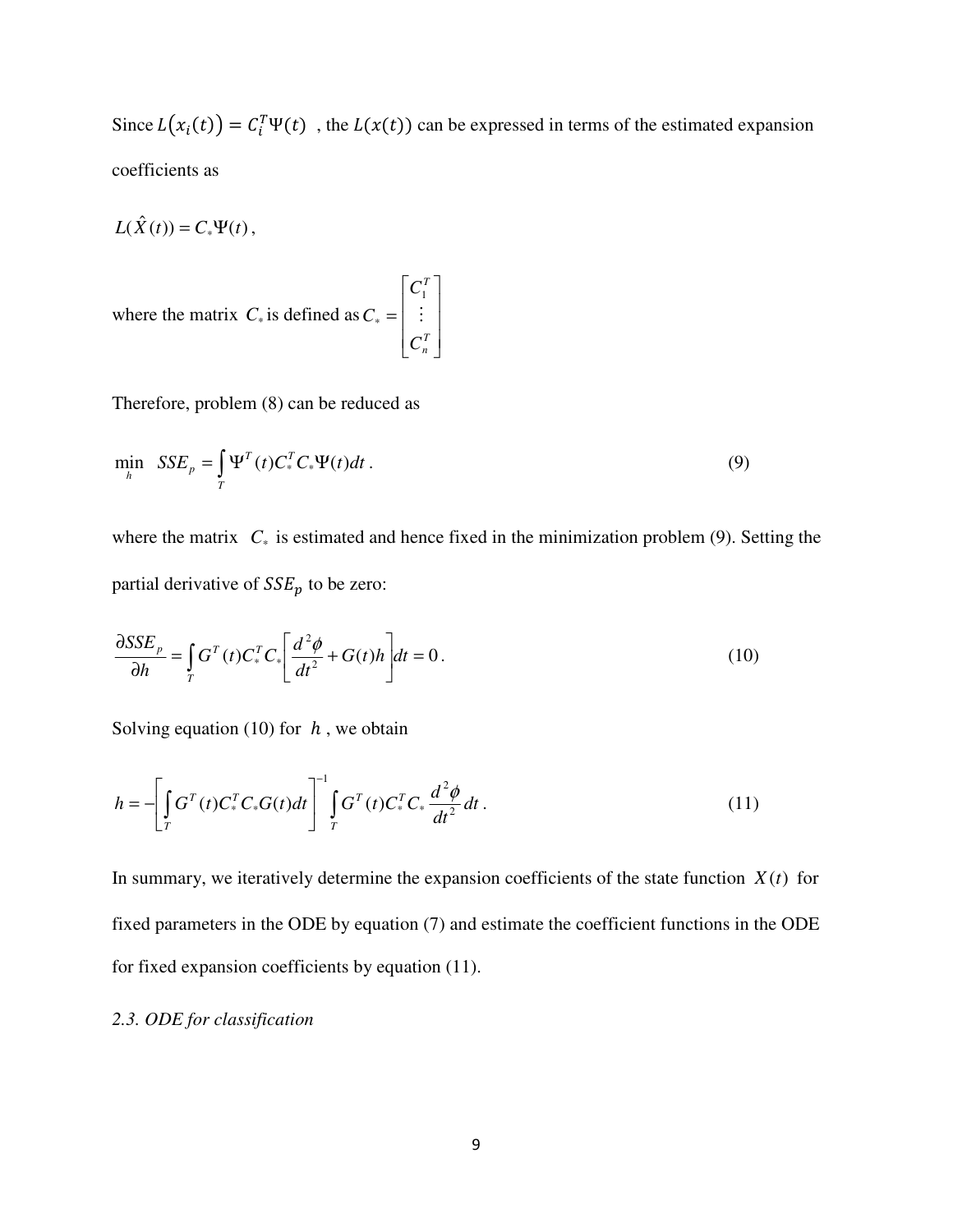To illustrate that the ODE can be used as a useful tool for modeling the profile of the RNA-seq expression we will show that the ODE can capture all variation of gene expression across the gene and that the coefficient functions of the ODE are useful feature extraction of the RNA-seq data. The ODE can be used for classifying tumor and normal samples.

Since dimensions of the coefficient functions of the ODE are extremely high, the functional principal component analysis (FPCA) is used to reduce the dimensions of the coefficient functions of the ODE.

The FPCA tries to find the dominant direction of variation around an overall trend function [10, 11] Each principal component is specified by the weight function  $\beta(t)$ , and the principal component scores of the individuals in the sample are defined as the inner product of weight function and functional curves ( $w_0(t)$ ,  $w_1(t)$ ).

$$
z = \int_T \beta(t) w(t) dt,
$$

where for convenience, we use  $w(t)$  to denote either  $w_1(t)$  or  $w_0(t)$ . That is the coordinate value of functional curves at the direction of  $\beta(t)$  with highest variability. By projecting the functional curves onto set of eigenfunctions, we can reduce the dimension to finite number, functional principal component scores.

Suppose that for the *i* -th individual sample we obtain the functional principal component score:

$$
z_{ij}^{(1)} = \int_T \beta_j(t) w_{i1}(t) dt \text{ and } z_{ij}^{(0)} = \int_T \beta_j(t) w_{i0}(t) dt,
$$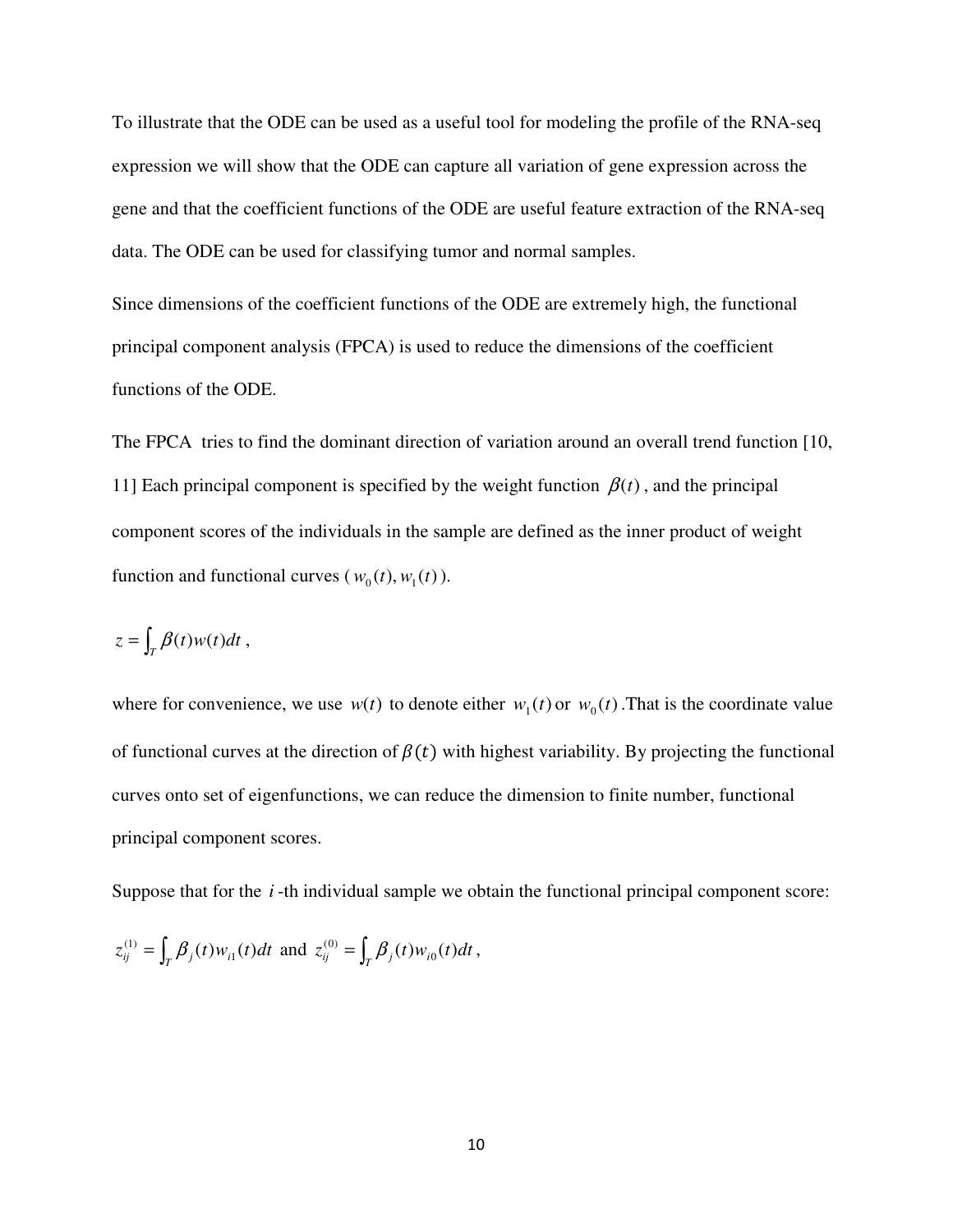where  $w_{i}(t)$  and  $w_{i}(t)$  are the coefficient functions of the ODE for he *i*-th individual sample, and  $\beta_j(t)$ ,  $j = 1,..., K$  are a set of eigenfunctions (or principal component functions). The original functional curves can be reduced to a finite feature matrix:

$$
Z = \begin{bmatrix} z_{11}^{(0)} & z_{11}^{(1)} & \cdots & z_{1K}^{(0)} & z_{1K}^{(1)} \\ \vdots & \vdots & \ddots & \vdots & \vdots \\ z_{n1}^{(0)} & z_{n1}^{(1)} & \cdots & z_{nK}^{(0)} & z_{nK}^{(1)} \end{bmatrix}
$$

where the  $K$  is the number of principal components selected to explain the total variability.

To improve classification accuracy we use the LASSO logistic regression as a classifier. In simple logistic regression, we use the logit link to relate the mean of response with the covariates of interest. Let  $x_i = [x_1, ..., x_p]^T$  be the vector of observed covariates for ith observation, and  $y_i$ is the corresponding response outcome. For simplicity, we consider binary cases where  $y_i =$ 1 or 0. The model is specified as the following posterior probability for *i*th observation[12].

$$
\pi_i(\boldsymbol{x}_i, \boldsymbol{\beta}) = \Pr(y_i = 1 | \boldsymbol{x}_i, \boldsymbol{\beta}) = \frac{\exp(\beta_0 + \boldsymbol{\beta}^T \boldsymbol{x}_i)}{1 + \exp(\beta_0 + \boldsymbol{\beta}^T \boldsymbol{x}_i)}
$$

where  $\boldsymbol{\beta} = [\beta_1, ..., \beta_p]^T$  is the covariate vector of interest, and  $\beta_0$  is the intercept term. And the joint log-likelihood of the N subjects is defined as

$$
l(\beta) = \sum_{i=1}^{N} log \pi_i(x_i, \beta)
$$

which can be written as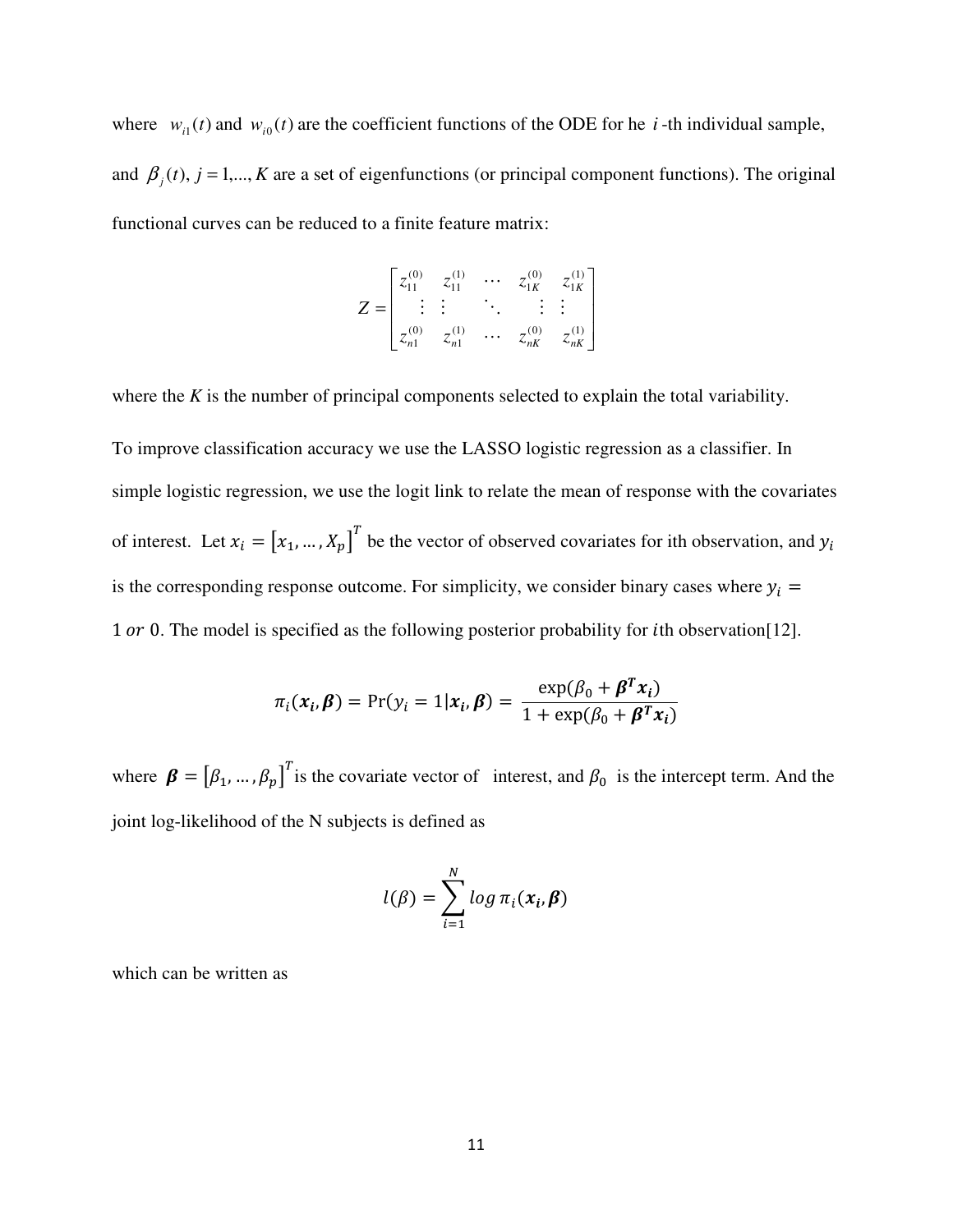$$
l(\beta) = \sum_{i=1}^{N} \{y_i log \pi_i(x_i, \beta) + (1 - y_i) log(1 - \pi_i(x_i, \beta))\}
$$

$$
= \sum_{i=1}^{N} \{y_i(\beta_0 + \beta^T x_i) - log(1 + e^{\beta_0 + \beta^T x_i})\}
$$

To estimate the parameter, we set its derivatives to zero and get the score equations

$$
\frac{\partial l(\beta)}{\partial \beta} = \sum_{i=1}^{N} x_i (y_i - \pi_i(x_i, \beta)) = 0
$$
\n(12)

Since (12) is nonlinear equations in  $\beta$ , we usually use some iterative methods like Newton-Raphson algorithm to get the solution of  $\beta$ .

By adding a  $L_1$  penalty to the joint log-likelihood in equation (12) we have the following constrained maximization equation

$$
l_c(\boldsymbol{\beta}) = \left\{ \sum_{i=1}^N \{ y_i (\beta_0 + \boldsymbol{\beta}^T \boldsymbol{x}_i) - \log(1 + e^{\beta_0 + \boldsymbol{\beta}^T \boldsymbol{x}_i}) \} - \lambda \sum_{j=1}^p |\beta_j| \right\}
$$
(13)

 $l_c(\boldsymbol{\beta})$  is the constrained log-likelihood and  $\lambda$  is tuning parameter to adjust the tradeoff between log-likelihood function and the size of penalty. Please note that in Lasso, we usually do not penalize the intercept term and it is practical meaningful to standardize the covariates before optimization.

The  $L_1$  penalty is not differentiable and also  $\beta$  is not linear solution of response **y**. It is not trivial to get the score functions but we can still have a solution using nonlinear programming method [13]. The score functions for variables with non-zero coefficients have the form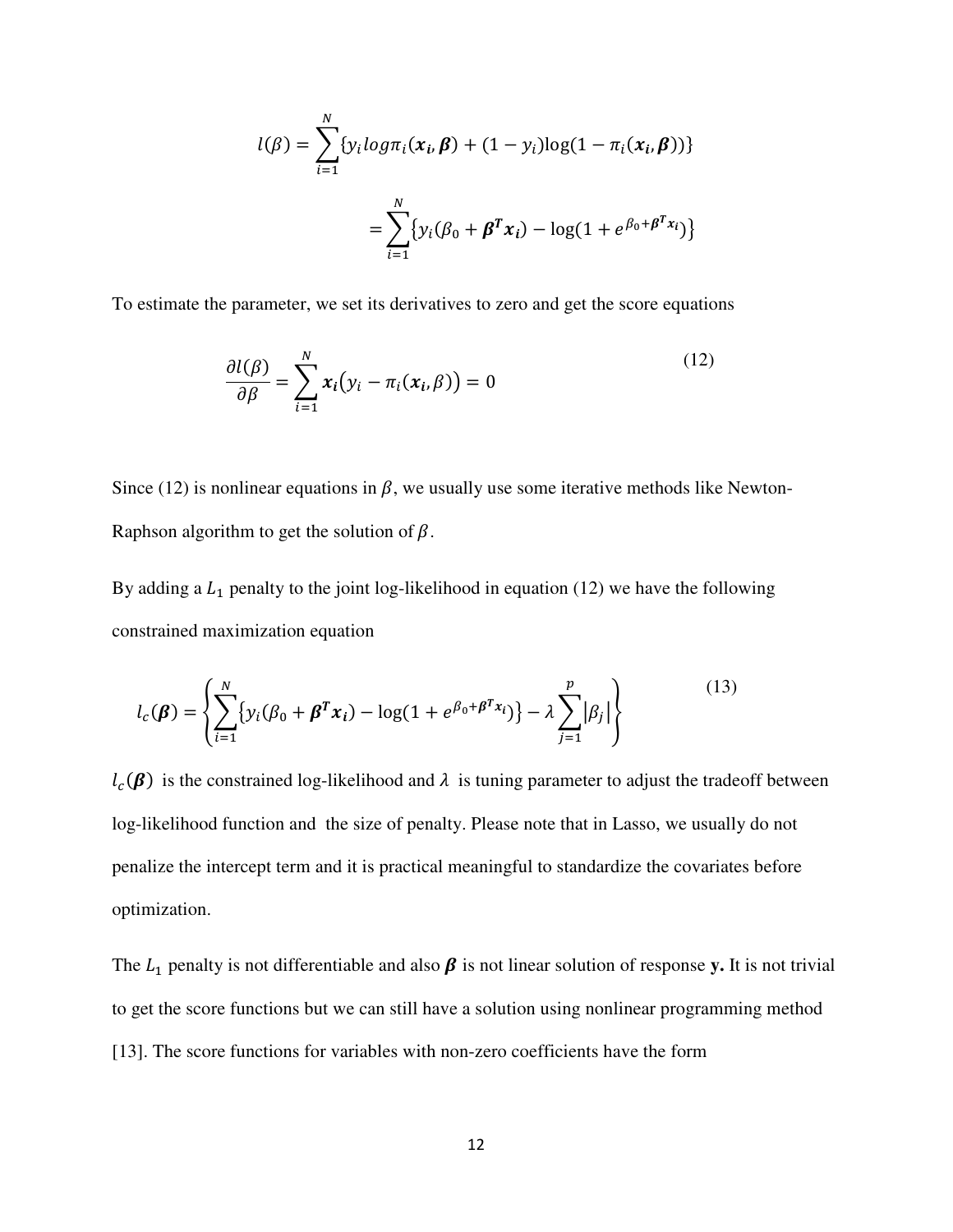$$
x_j^T(y-\pi)=\lambda \, sign(\beta_j)
$$

Coordinate descent method is one efficient method to compute the Lasso solution. It fixes the penalty parameters  $\lambda$  and optimize over each parameter successively, while holding the others fixed at current values. R package *glmnet* [14] can efficiently fit the Lasso logistic regression with large  $N$  and  $p$ .

*2.4 Numerical solution to the ODE with bounded values.* We use collocation Runge-Kutta method for the solution of boundary value problem of the ODE. The basic idea is to find a set of polynomials  $p_n(x)$  of degree s which satisfies the problem over the interval [ $x_{n-1}$ ,  $x_n$ ] for a set of points

$$
x_{nj} = x_{n-1} + a_j h_n
$$
, where  $j = 1,..., s$  and  $n = 1,..., N$ 

Note that  $0 < a_0 < a_1 < ... < a_s < 1$ , they are distinct real numbers. Also the polynomial functions  $p_n(x)$  are set to satisfy

$$
p_n(x_{n-1}) = y_{n-1}
$$
  
\n
$$
p_n(x_{nj}) = f(x_{nj}, p(x_{nj}))
$$
, where  $j = 1,..., s$ 

The numerical approximation at  $x_n$  is given by

$$
y_n = p_n(x_{n-1} + h_n)
$$

R package **bvpSolve** implements the method for boundary value problem [15].

*2.5 Response analysis under perturbation of external signal.*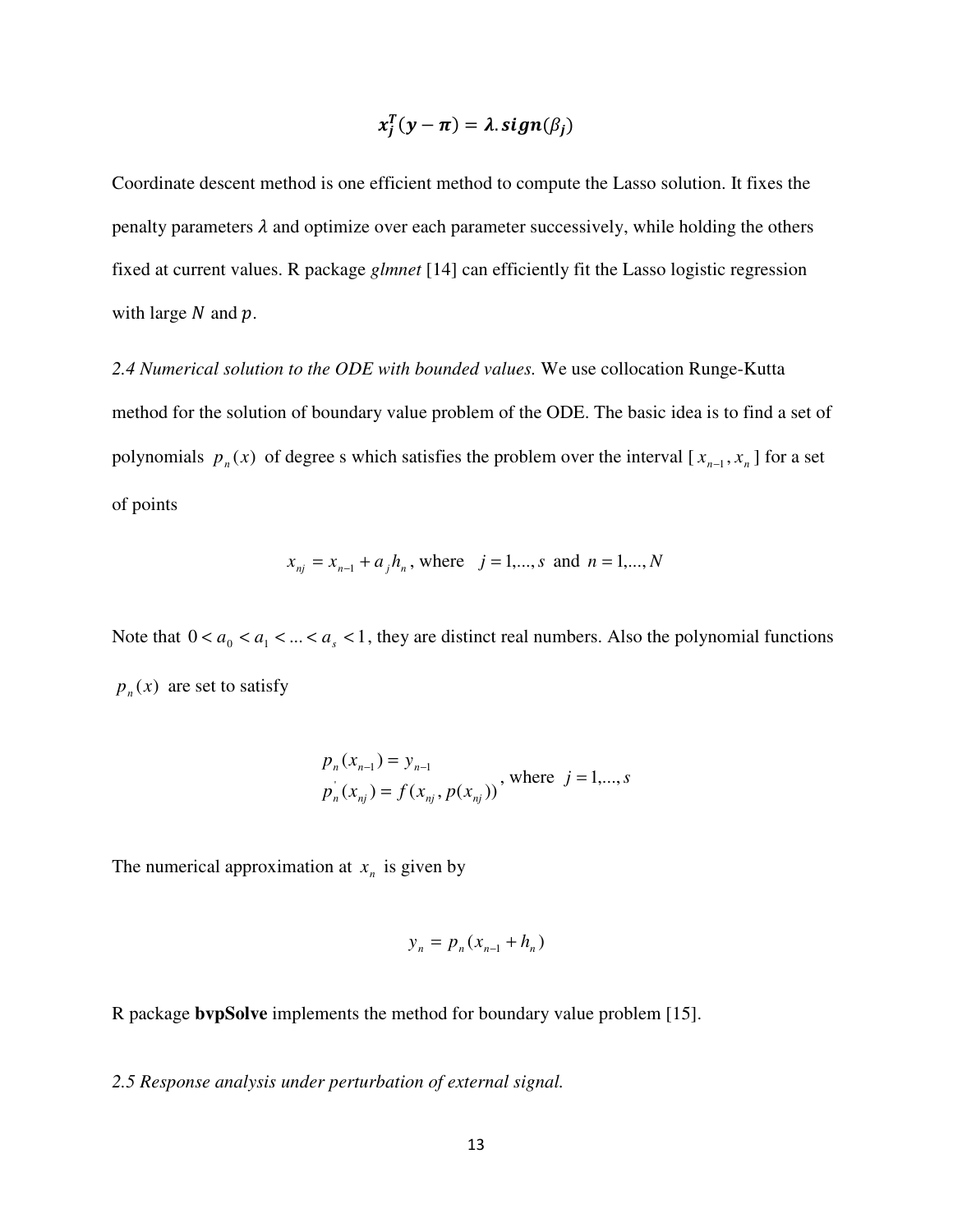Gene regulatory properties are encoded in the parameter curves of the ODE modeling gene expressions. Testing significant difference in the parameter curves between two conditions can be used as a powerful tool to assess differential changing behaviors of the gene expression across the gene region between two conditions. Response analysis attempts to extract inherent features of the systems that capture and describe the behaviors of the system over genomic positions under different operating conditions and perturbation of external signals.

Let t denote a genomic region within the gene of interests and  $x(t)$  be the number of reads mapped to the genomic region. And the ODE model used to describe the expression profile is given as follow

$$
L(x(t)) = \frac{d^2x(t)}{dt^2} + w_1(t)\frac{dx(t)}{dt} + w_0(t)x(t) = 0
$$

Suppose the  $\widehat{w}_1(t)$  and  $\widehat{w}_0(t)$  are estimated from the data. The response of a regulatory system depends on the input signals. Different signal will cause different responses. For simplicity, we consider unit-step signal forced on the system and then solve the responses of the original system between different groups using estimated parameters  $\widehat{w}_1(t)$  and  $\widehat{w}_0(t)$ .

$$
\frac{d^2x(t)}{dt^2} + \widehat{w}_1(t)\frac{dx(t)}{dt} + \widehat{w}_0(t)x(t) = U(t)
$$

To solve the solution of the estimated ODE with unit-step force function  $U(t)$ , we have to use some numerical methods to approximate the solution  $\hat{x}(t)$ . We solved ODE numerically by considering two-point boundary value problems where boundary conditions are specified at both ends of the range of integration. We estimated two initial values at both ends by evaluating the estimated smoothing expression curves at start and end positions.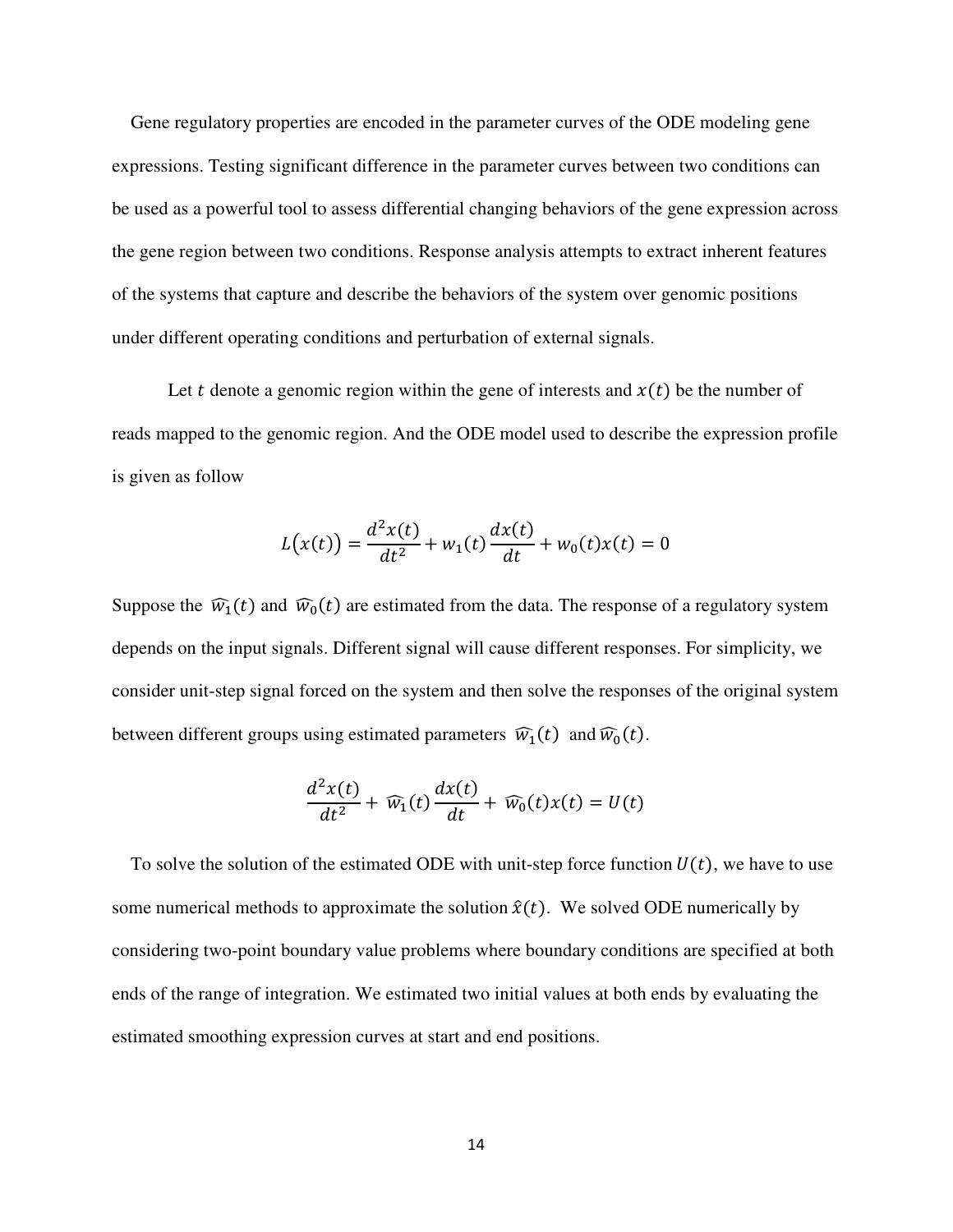Suppose  $R(t) = [r_1(t), r_2(t), ..., r_{N_1}(t)]^T$  be a vector-valued function to represent response functional for all  $N_1$  subjects in the normal group and  $S(t) = [s_1(t), s_2(t), ..., s_{N_2}(t)]^T$ be response functional for  $N_2$  subjects in cancer group. Therefore, we can construct a Hotelling  $T<sup>2</sup>$ . Suppose that the response functions were expanded in terms of eigenfunctions  $\phi_1(t),...,\phi_K(t)$ :

$$
r_i(t) = \sum_{j=1}^K \xi_{ij} \phi_j(t) ,
$$

$$
s_i(t) = \sum_{j=1}^K \eta_{ij} \phi_j(t),
$$

Where  $\xi_{ij} = \int_T r_i(t)\phi_j(t)dt$  and  $\eta_{ij} = \int_T s_i(t)\phi_j(t)dt$ ,  $\xi_{ij}$  and  $\eta_{ij}$  are uncorrelated random variables with zero mean and variances  $\lambda_j$  with  $\sum \lambda_j < \infty$ *j*  $\lambda_j < \infty$ . Define the averages  $\xi_j$  and  $\overline{\eta}_j$  of the principal

component scores  $\xi_{ij}$  and  $\eta_{ij}$  in the normal and cancer group. Then we denote the average vector of scores in normal and cancer group by

$$
\bar{\xi} = [\bar{\xi_1}, \dots \bar{\xi_k}]^T
$$

$$
\bar{\eta} = [\bar{\eta_1}, \dots \bar{\eta_k}]^T
$$

where  $\overline{\xi}_j = \frac{1}{N}$  $\frac{1}{N_1} \sum_{i=1}^{N_1} \xi_{ij}$  and  $\bar{\eta}_j =$  $\overline{1}$  $\frac{1}{N_2} \sum_{i=1}^{N_2} \eta_{ij}, j = 1, ..., k$ 

The pooled covariance matrix is

$$
S = \frac{1}{N_1 + N_2 - 2} \left( \sum_{i=1}^{N_1} (\xi_i - \bar{\xi}) (\xi_i - \bar{\xi})^T + \sum_{i=1}^{N_2} (\eta_i - \bar{\eta}) (\eta_i - \bar{\eta})^T \right)
$$

where  $\xi_i = [\xi_{i1}, ..., \xi_{ik}]^T$  and  $\eta_i = [\eta_{i_{i1}}, ..., \eta_{i_{ik}}]^T$ 

Let  $\Lambda = (\frac{1}{N_1} + \frac{1}{N_2})$  $(\frac{1}{N_2})S$ , then the Hotelling statistics can be written as

$$
T^2 = (\bar{\xi} - \bar{\eta})\Lambda^{-1} = (\bar{\xi} - \bar{\eta})^T
$$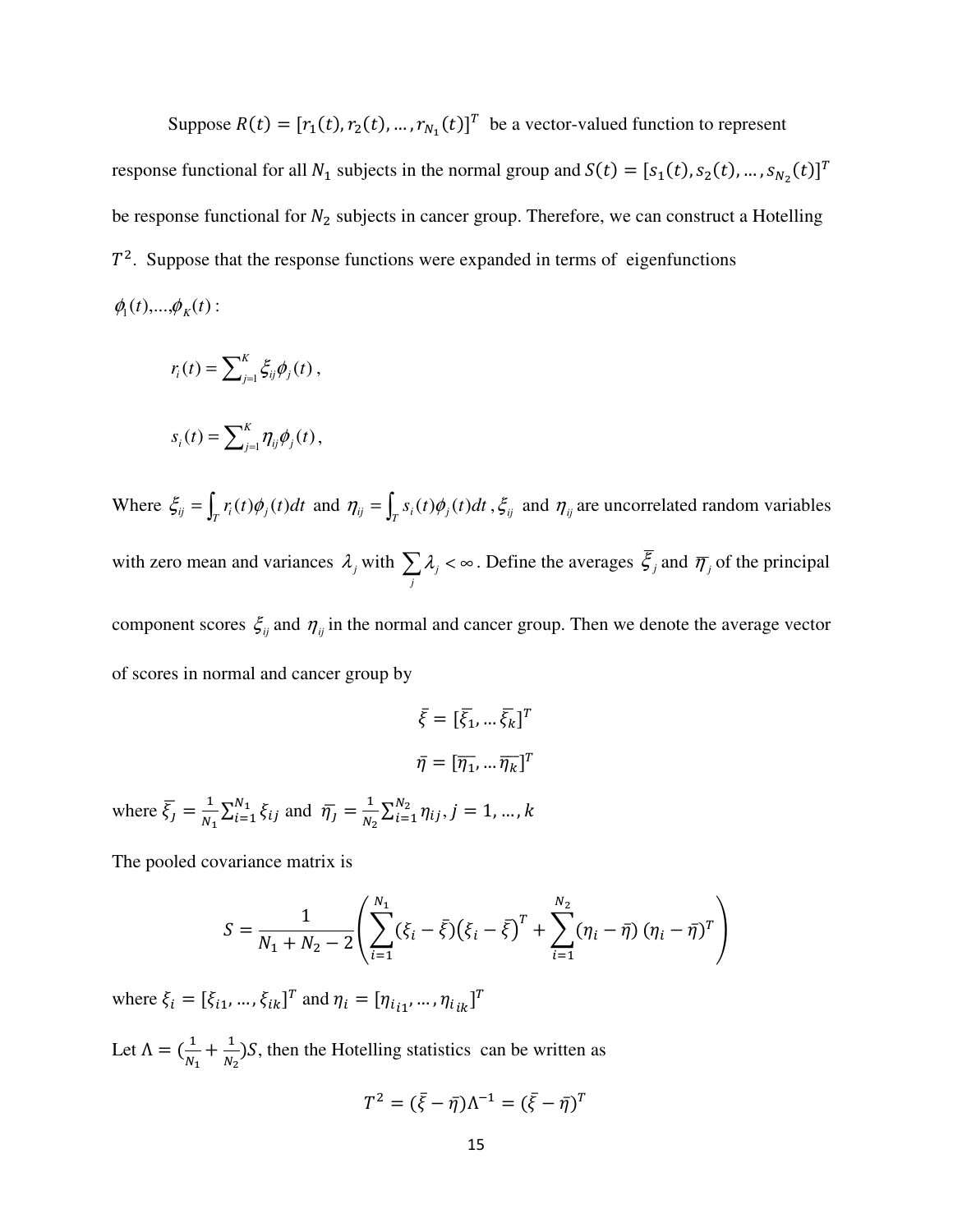Under null of no difference in the response of the gene regulation between two groups, the statistics follows  $\chi_k^2$  distribution where *k* is the number of principle component scores.

### **3. Results**

*3.1 Dataset.* We apply the proposed model to Kidney Renal Clear Cell Carcinoma (KIRC) RNAseq data, which is available from The Cancer Genome Atlas (TCGA) project (https://tcgadata.nci.nih.gov/tcga/). The RNA-seq data is available for 72 matched pair of KIRC and normal samples. The maximum number of genomic positions where the expressions were measured by the number of reads passing qualify of control is 382,239,893 in the raw BAM file. And the total number of genes is 19,717.

Samtools and bedtools were applied to count number of reads for each base of the gene. Effected mapping reads was taken as the scale factor to normalize the reads for each individual. Hg19 human genome was taken as the reference.

Illumina paired-end RNA sequencing reads were aligned to GRCh37-lite genome-plus-junctions reference using BWA version 0.5.7. This reference combined genomic sequences in the GRCh37-lite assembly and exon-exon junction sequences whose corresponding coordinates were defined based on annotations of any transcripts in Ensembl (v59), Refseq and known genes from the UCSC genome browser, which was downloaded on August 19 2010, August 8 2010, and August 19 2010, respectively. Reads that mapped to junction regions were then repositioned back to the genome, and were marked with 'ZJ:Z' tags. BWA is run using default parameters, except that the option (-s) is included to disable Smith-Waterman alignment. Finally, reads failing the Illumina chastity filter were flagged with a custom script, and duplicated reads were flagged with Picard's MarkDuplicates.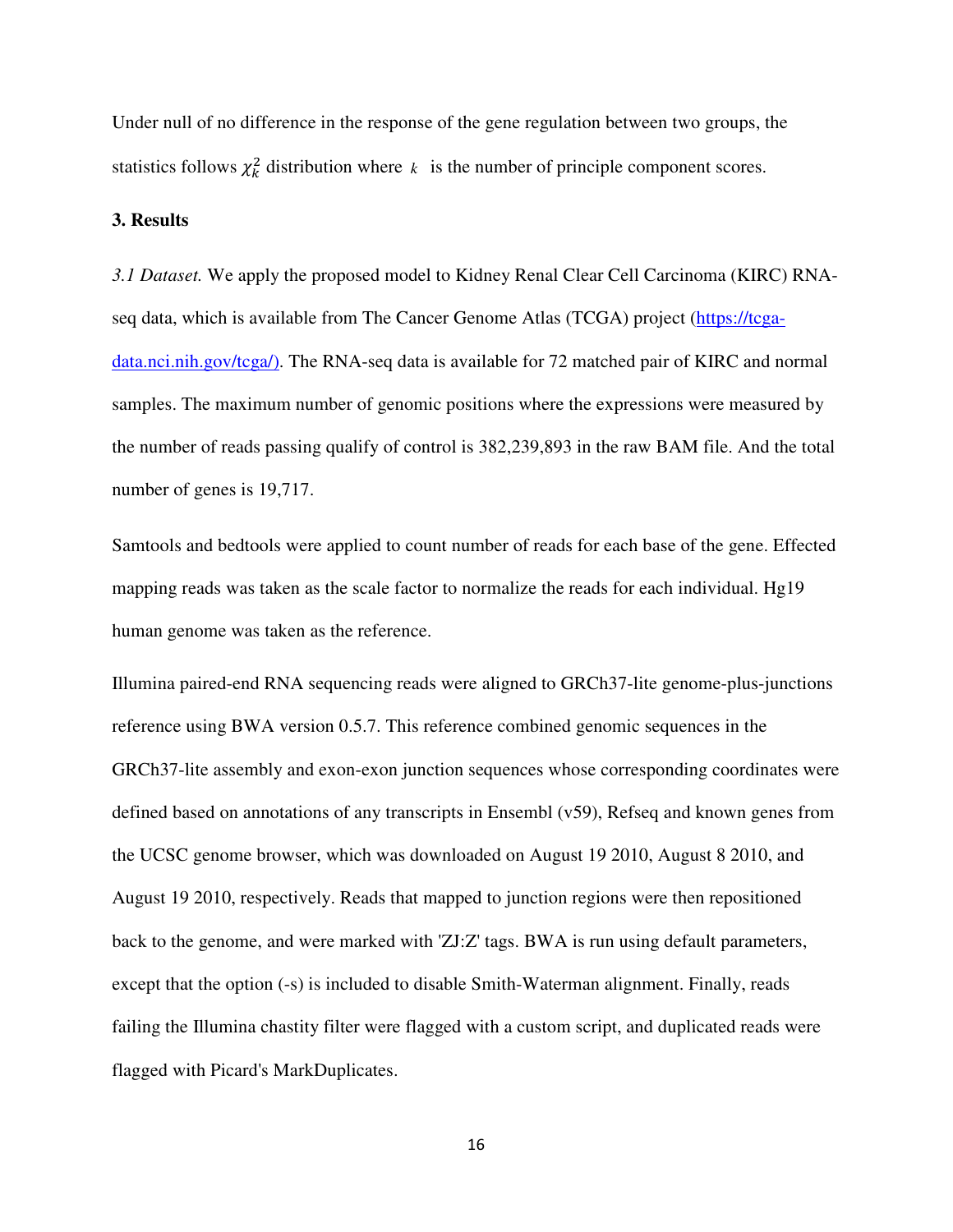In order to make the data comparable, we applied log transformation on the observed expression profiles. Some genomic position has zero counts and we intentionally add 1 to it and then it returns to be zero after log transformation. After that expression counts for most of genes are of the same scale. We also mapped the genes onto the interval [0,100].

### *3.2. Evaluation of the ODE for modeling RNA-seq data.*

To evaluate the precision of the ODE for modeling the RNA-seq data, we first used the ODE to fit the RNA-seq data where the coefficient functions were estimated. Then, we used numerical collocation Runge-Kutta method to solve the fitted ODE. The solutions of the fitted ODE as a function of genomic position were then compared with the observed RNA-seq curves.

We estimated the varying-coefficient functions using the proposed model. The expression function for gene  $X(t)$  was first estimated by spline smoothing with some initial penalty. We then update the penalty using the proposed second order ODE with varying-coefficient functions. We iterated between curve smoothing and ODE estimation until convergence was achieved. The smoothing parameters  $\lambda$  were chosen by cross-validation process. By selecting the value of  $\lambda$ , we trade off basis expansion fitting error and ODE solution filtering error. Larger value of  $\lambda$  put more emphasis on the ODE penalty and the solution to ODE with estimated parameters are more likely to approximate the original data.

To validate the estimates of coefficients functions in the model, it is essential to compare the observed gene expression curve to the ODE solution with estimated coefficient functions. We solved ODE numerically by considering two-point boundary value problems where boundary conditions are specified at both ends of the range of integration. We estimated two initial values at both ends by evaluating the estimated smoothing expression curves at start and end positions.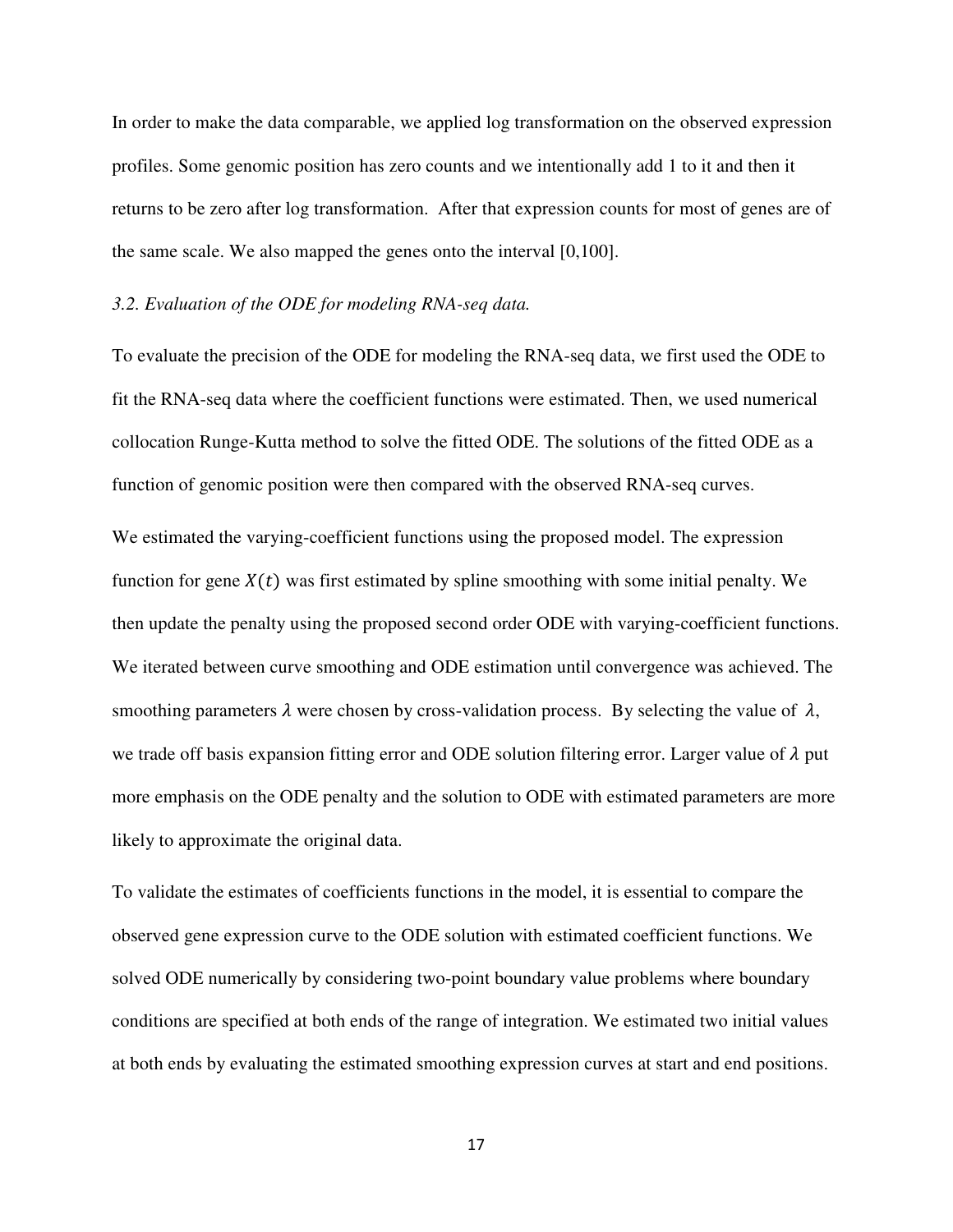Figures 1A and 1B are fitted results of normal sample and cancer sample respectively for gene CD74. In these figures, the circles represent observed RNA-seq expression signal (green: normal; red: cancer); the blues lines are Fourier basis expansion to approximate the observed signal using weighted least square methods. The numbers of basis are chosen based on the length of genes and experimental adjustment to capture the important characteristics of gene expression curves. The dashed lines are estimated ODE solution using boundary value problem solver (R package **bvpSolve).** The ODE solutions approximate well the observed expression level of gene *CD74*, which show that estimated coefficient functions carry essential information of the original data. Once we have them, we can retrieve the original data very well.

To further evaluate the precision of the ODE for modeling RNA-seq data, we perform 5-fold cross-validation prediction for gene *RPL29*. This method uses part of the available data to fit the model and estimate the parameters, and uses the remaining data to test the model validity and estimate accuracy. We randomly split normal and cancer samples into 5 folds. From the estimation of parameters in the training samples, we solved the ODE with estimated coefficient functions to predict the expression curves of test samples. To be consistent, we estimated two initial values at both ends by evaluating the estimated smoothing expression curves at start and end positions in test samples. We also calculated the root mean square prediction error (RMSPE) for each folder to evaluate the performance of the prediction which is defined by

$$
RMSPE_j = \frac{1}{N_j} \sum_{j=1}^{N_j} \sqrt{\frac{1}{N} \sum_{i=1}^{N} (\hat{y}_i - y_i)^2}
$$
(4.1)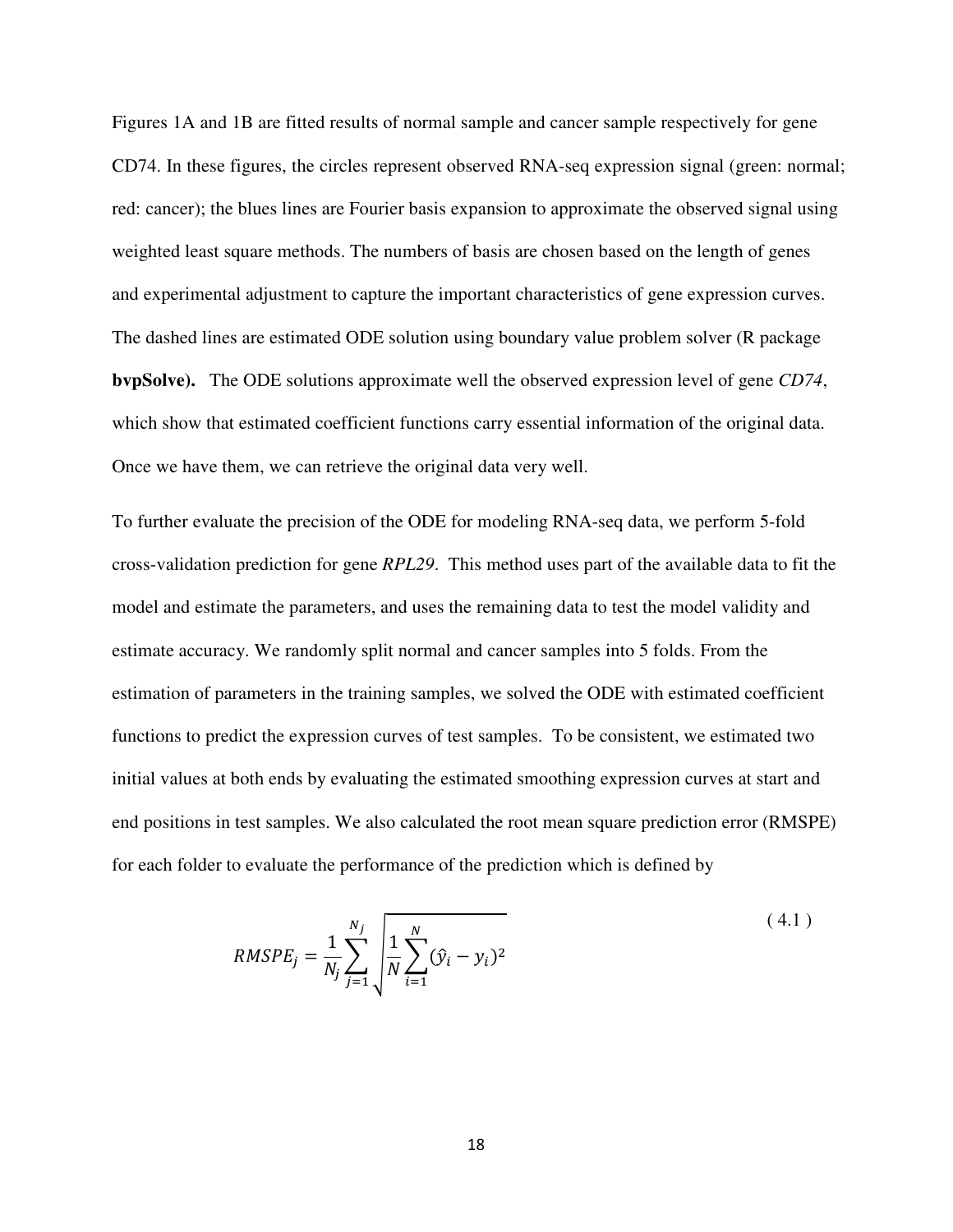Where  $y_i$  and  $\hat{y}_i$  are observed and predicted expression level; N is the number of genomic positions where the RNA-seq are observed for the gene and  $N_j$  is the number of subjects in the folder j.

 The table 1 lists RMSPE in each folder for normal and cancer groups. The normal group has slightly better performance in terms of prediction on the test samples. But both prediction errors are relatively small.

Figures 2A and 2B are prediction results for selected samples in test set for gene RPL29 in normal and cancer group respectively. The gray dot is observed expression profile, and the solid red lines are Fourier basis expansion approximations to the observed expression data. The dashed green lines indicate the predicted gene expression profile in the test set by solving the estimated ODE in the training examples. We can observe that all of the prediction can capture the overall shape and fluctuation in the data. Secondly, they can also predict the magnitude of expression value with decent accuracy. These are predicted very close to the observed expression profiles.

#### *3.3 Classification analysis.*

These data suggest that the estimated coefficient functions capture important features of expression curves. From the solution to estimated ODE, we can see the exceptional retrieval of original data. From the prediction performance in the test set, we can also get well predicted curves by just proving two initial boundary data points. It is natural to consider them as features to classify phenotype categories.

We obtain two coefficient functions from one expression function. We can use FPCA to help us to reduce the dimension of features and to ease the computational effort. We first applied FPCA technique on two coefficient functions  $w_0(t)$  and  $w_1(t)$  separately, then we combined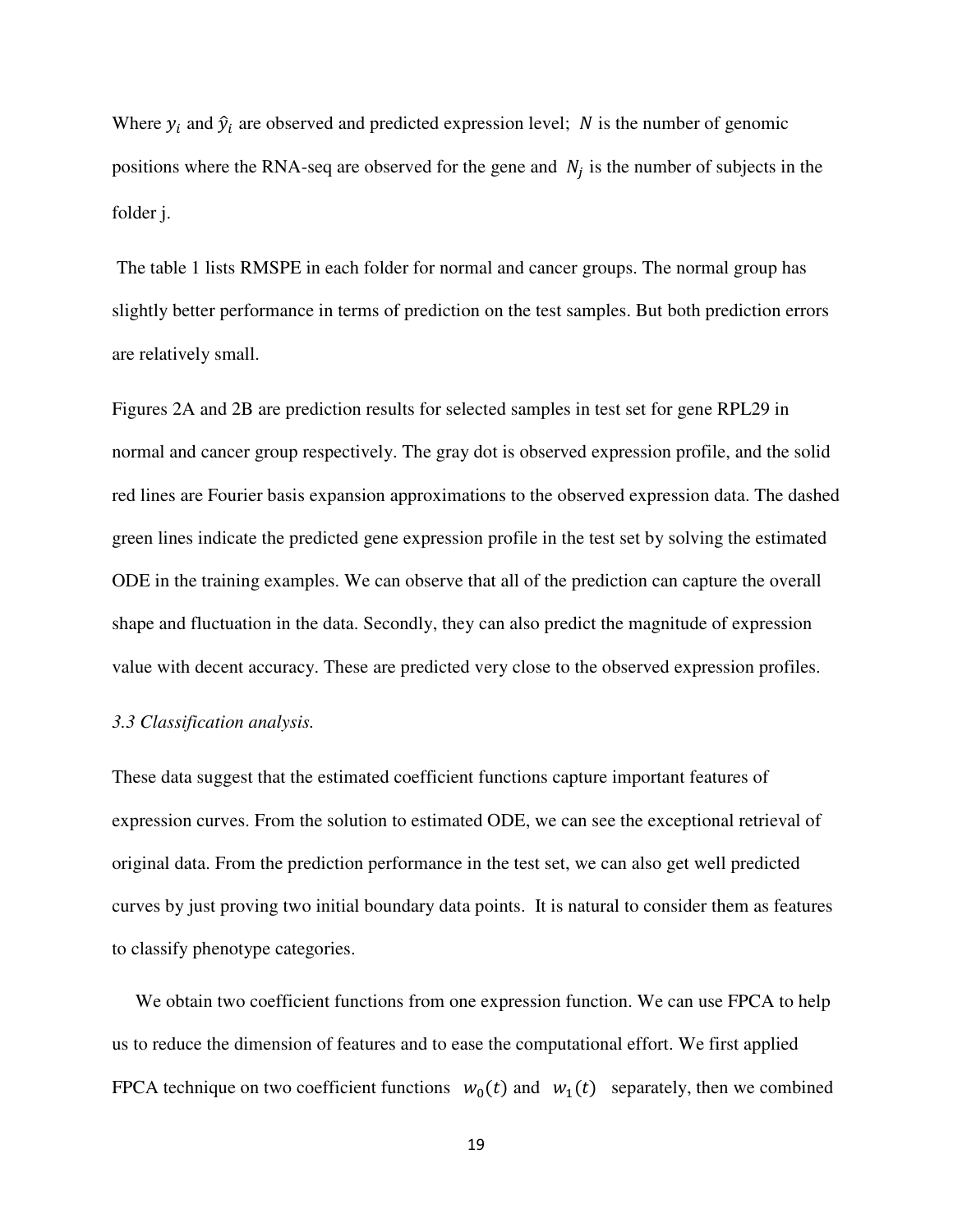two groups of the selected functional principal component scores as aggregated features before we provided them to classifier. In the end, we applied lasso logistic regression to help us select features and make prediction on the groups.

The table 2 lists top 12 genes to differentiate normal and KIRC group using 5 fold crossvalidations. We can see that using a single gene it can reach as high as 90% classification accuracy. These data strongly indicate that the ODE model effectively captured the inherent features of RNA-seq expression profile. We also evaluated the performance of classification result using sensitivity, specificity and accuracy. Sensitivity is defined as the percentage of cancer tissues correctly classified as cancer. Specificity is defined as the percentage of the normal tissues correctly classified as normal. The classification accuracy is defined as the percentage of the correctly classified normal and cancer tissues. The classification results can be reached as high as 99% if we use all these 12 genes together as predictors.

#### *3.4 Genome-scale clustering analysis.*

In this section, we continue to use the estimated coefficient functions as features to cluster genes expression data to study the genome wide transcriptome. By grouping genes with similar patterns of expression profiles, cluster analysis can provide insight into gene functions and biological process. It also gives a simple way of determining the functions of many genes for which information is not available, as genes with same functions may share expression profiles. We assume the coefficient functions in ODE model help to define these patterns in the dynamic regulation process and give us clues to functional discovery and pattern grouping.

 After we derive the feature matrix for all the genes from dimension reduction using FPCA, we merely need to adopt a metric definition which is used as a measure of similarity in the behavior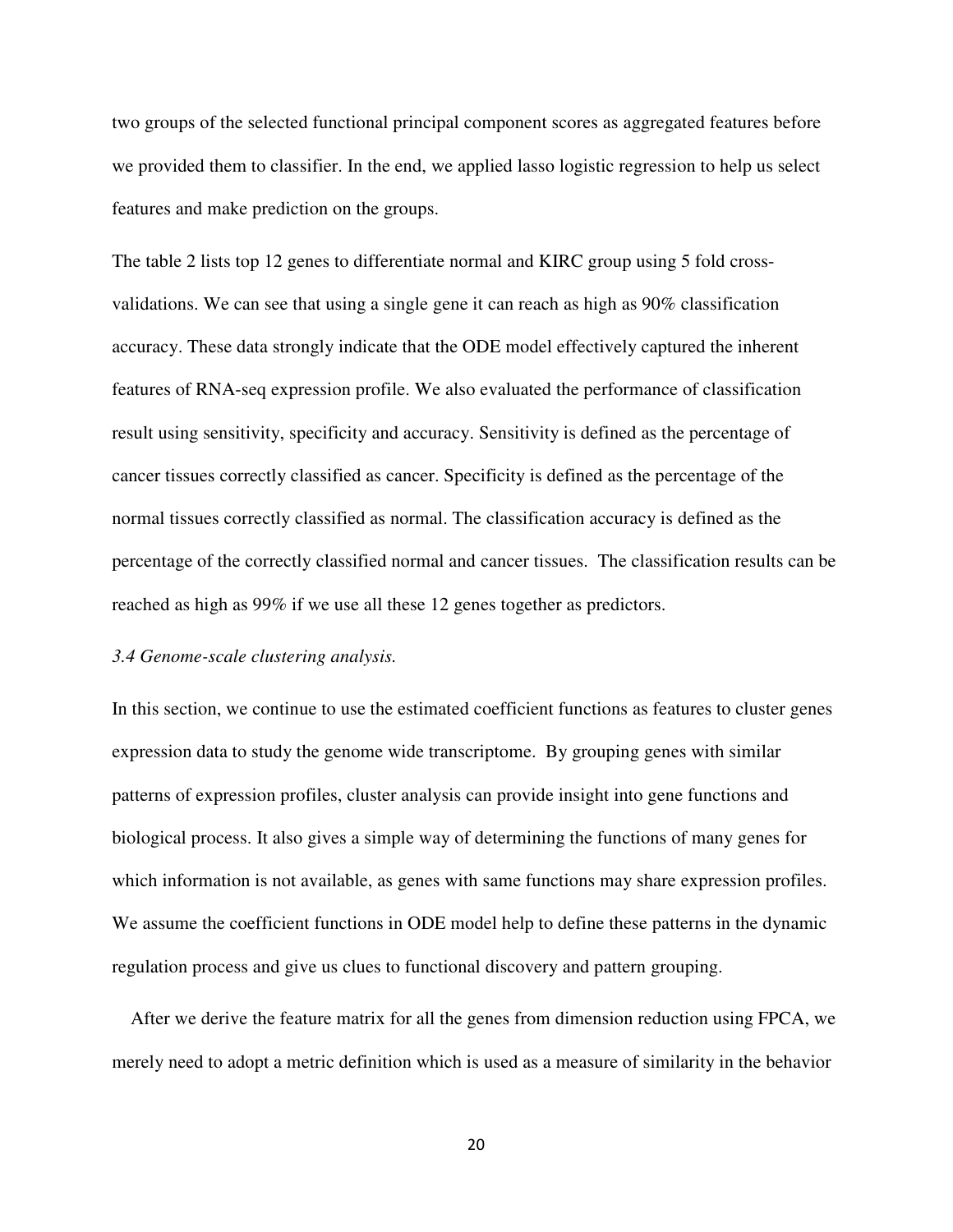of two genes. To calculate the distance matrix we used Euclidean distance and correlation matrix. This method computes a dendrogram that combine all genes in a single tree.

 A total of 19717 genes were clustered into 9 groups according to the cluster analysis (Figures 3A and 3B). The functional principal component scores from coefficient functions in ODE model were used as significant features to define these patterns in the dynamic regulation process. The function annotation for each cluster was as the following.

 The principle functions of the genes in the first group are mainly associated with oxidoreductase activity, ligase activity, dehydrogenase (NAD) activity and related metabolic process. The detail functions include aldehyde dehydrogenase (NAD) activity, translational initiation, mediator complex, MHC protein complex, mitochondrial membrane part, ion transmembrane transport, respiratory chain complex I, proton-transporting ATP synthase complex, proton-transporting two-sector ATPase complex, proton-transporting domain, NADH dehydrogenase (quinone) activity, oxidoreductase activity, acting on the aldehyde or oxo group of donors, NAD or NADP as acceptor, positive regulation of protein ubiquitination, response to unfolded protein, heterocycle metabolic process, protein modification process, mitochondrial ATP synthesis coupled proton transport, glycerolipid metabolic process, macromolecule modification, proton-transporting two-sector ATPase complex, catalytic domain, regulation of translational initiation, oxidoreductase activity, acting on the aldehyde or oxo group of donors, RNA polymerase II transcription mediator activity, heme binding, positive regulation of ligase activity, negative regulation of ligase activity, negative regulation of ubiquitin-protein ligase activity involved in mitotic cell cycle, positive regulation of ubiquitin-protein ligase activity involved in mitotic cell cycle, regulation of ubiquitin-protein ligase activity involved in mitotic cell cycle, positive regulation of ubiquitin-protein ligase activity, negative regulation of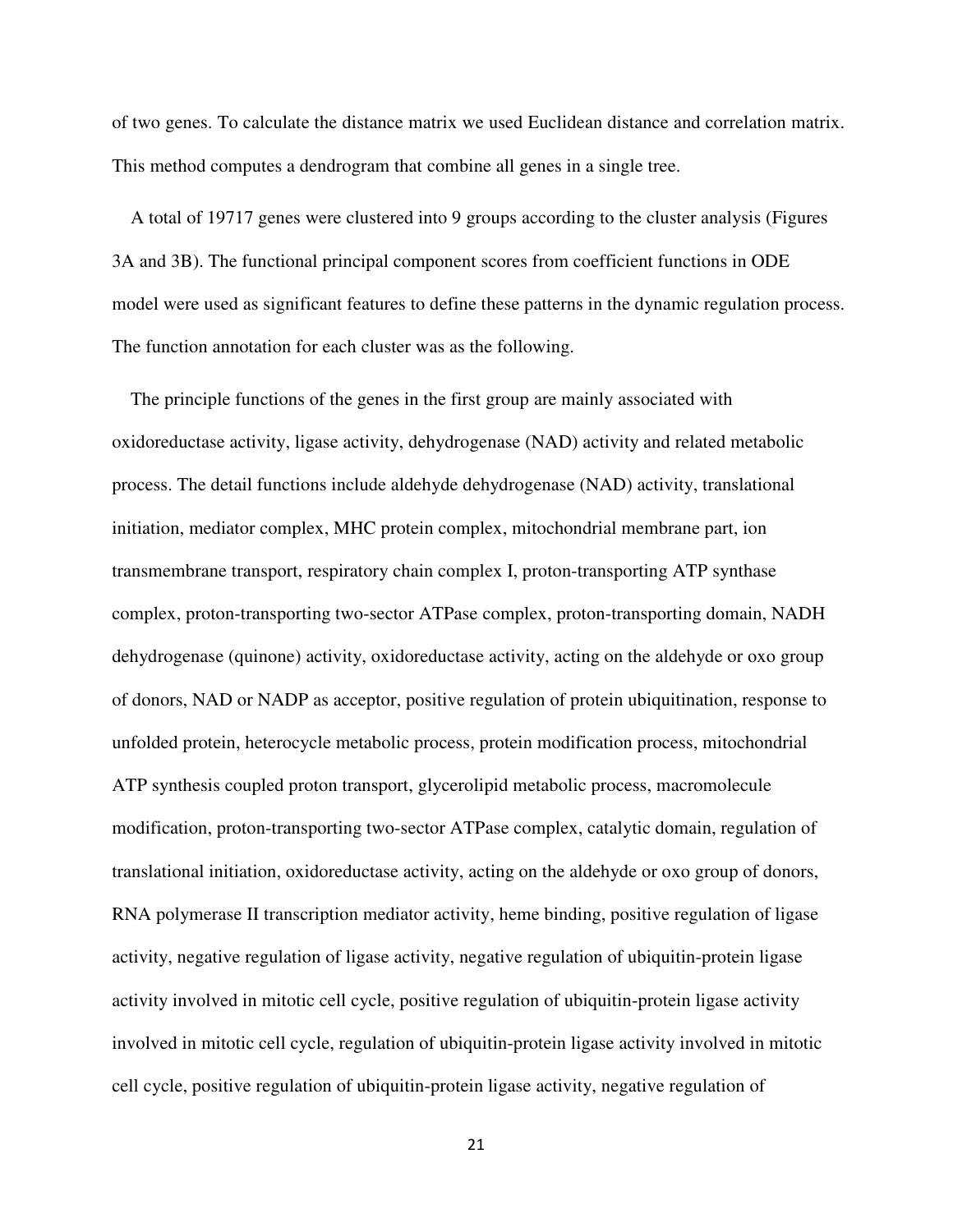ubiquitin-protein ligase activity, transferase activity, glycerolipid biosynthetic process, amine transport, phosphoinositide metabolic process, carboxylic acid transport, hormone binding, eukaryotic translation initiation factor 3 complex, glycerophospholipid metabolic process, helicase activity, response to protein stimulus, lipid biosynthetic process, phosphoinositide biosynthetic process, aldehyde dehydrogenase [NAD(P)+] activity, proton-transporting ATP synthase complex, coupling factor F(o), cytosolic part, nucleobase, nucleoside and nucleotide metabolic process, proton-transporting ATPase activity, rotational mechanism, phospholipid metabolic process, phosphorus metabolic process, phosphate metabolic process, hydrogenexporting ATPase activity, phosphorylative mechanism, proton-transporting V-type ATPase complex, MHC class II protein complex, collagen, positive regulation of protein modification process and post-translational protein modification.

 The principle functions of the genes in the second group are mainly associated with hydratase activity, cation transmembrane transporter activity and hydrolase activity and related metabolic process. The detail functions include NAD or NADH binding, peroxisomal membrane, microbody membrane, aconitate hydratase activity, 4 iron, 4 sulfur cluster binding, regulation of vesicle-mediated transport, lactate dehydrogenase activity, L-lactate dehydrogenase activity, long-chain fatty acid-CoA ligase activity, fatty acid ligase activity, homophilic cell adhesion, tight junction, cation transmembrane transporter activity, occluding junction, kinesin complex, microbody part, peroxisomal part, actin filament binding, hydrolase activity, hydrolyzing Oglycosyl compounds, hydrolase activity and acting on glycosyl bonds.

 The principle functions of the genes in the third group are mainly associated with monooxygenase activity, receptor activity, electron carrier activity, sodium ion transmembrane transporter activity and related metabolic process The detail functions include nucleoside binding,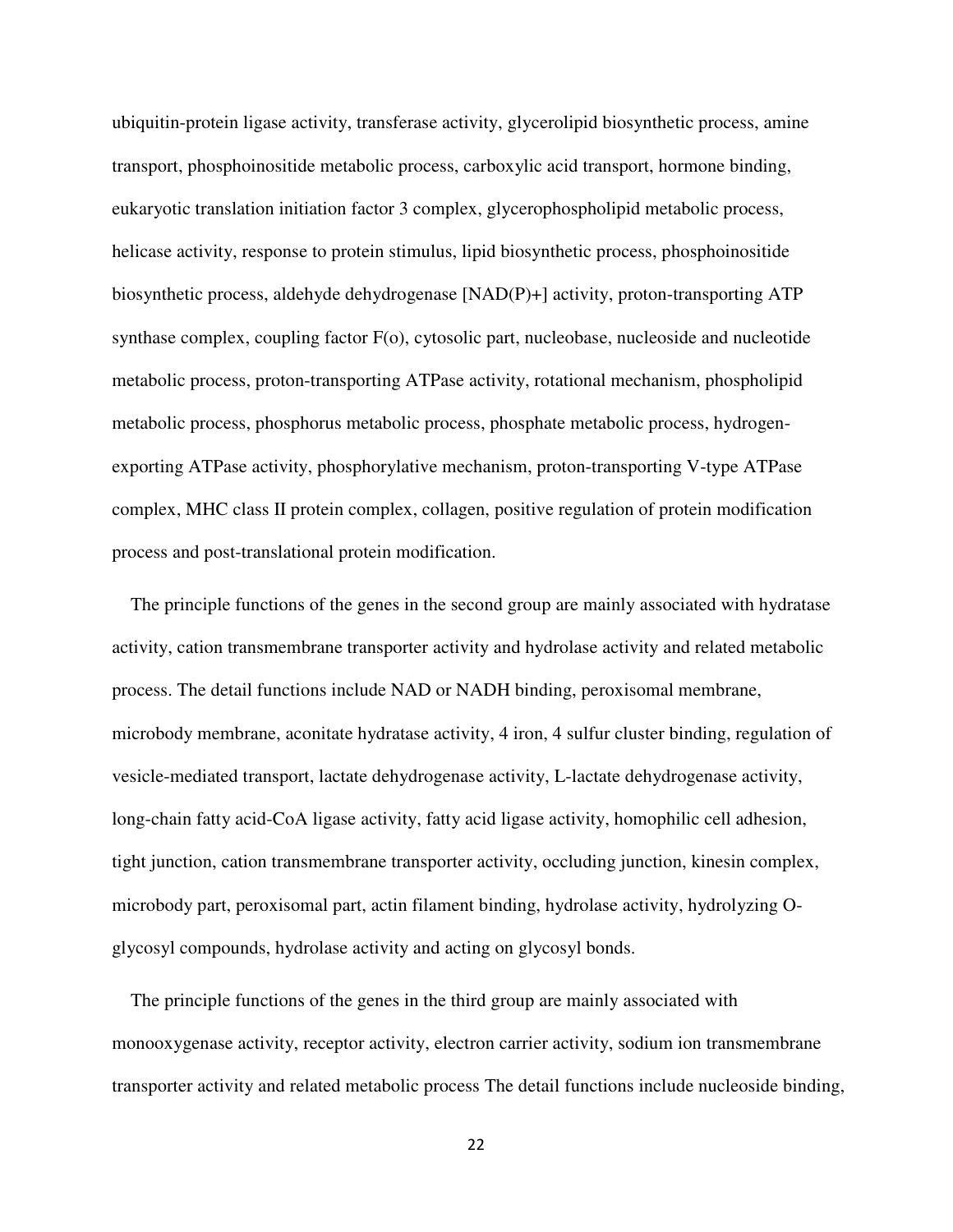purine nucleoside binding, monooxygenase activity, receptor activity, protein binding, ATP binding, DNA packaging, chromatin assembly or disassembly, electron carrier activity, sodium ion transmembrane transporter activity, actin cytoskeleton, RNA metabolic process, adenyl nucleotide binding, GTPase regulator activity, regulation of lipid transport, negative regulation of lipid transport, adenyl ribonucleotide binding, protein-DNA complex, very-low-density lipoprotein particle, triglyceride-rich lipoprotein particle, cellular nitrogen compound metabolic process, cellular macromolecule biosynthetic process, nucleosome organization, chylomicron, organelle, intracellular organelle, cellular biosynthetic process, keratin filament, regulation of transcription, regulation of biological process, regulation of cellular process, regulation of nitrogen compound metabolic process, regulation of RNA metabolic process, regulation of macromolecule metabolic process, nucleoside-triphosphatase regulator activity, biological regulation, DNA conformation change and regulation of primary metabolic process.

 The principle functions of the genes in the fourth group are mainly associated with acyl-CoA thioesterase activity, oxidoreductase activity, phosphatase activity and related metabolic process. The detail functions include organellar small ribosomal subunit, organellar large ribosomal subunit, phospholipid-translocating ATPase activity, glutathione transferase activity, receptor signaling protein serine/threonine kinase activity, transmembrane receptor activity, inward rectifier potassium channel activity, organic acid transmembrane transporter activity, mitochondrial matrix, mitochondrial large ribosomal subunit, mitochondrial small ribosomal subunit, cytosol, translation, translational elongation, cell surface receptor linked signaling pathway, large ribosomal subunit, small ribosomal subunit, integral to membrane, acyl-CoA thioesterase activity, oxidoreductase activity, acting on NADH or NADPH, phosphatase activity, cytosolic ribosome, signaling process, signal transmission, intrinsic to membrane, negative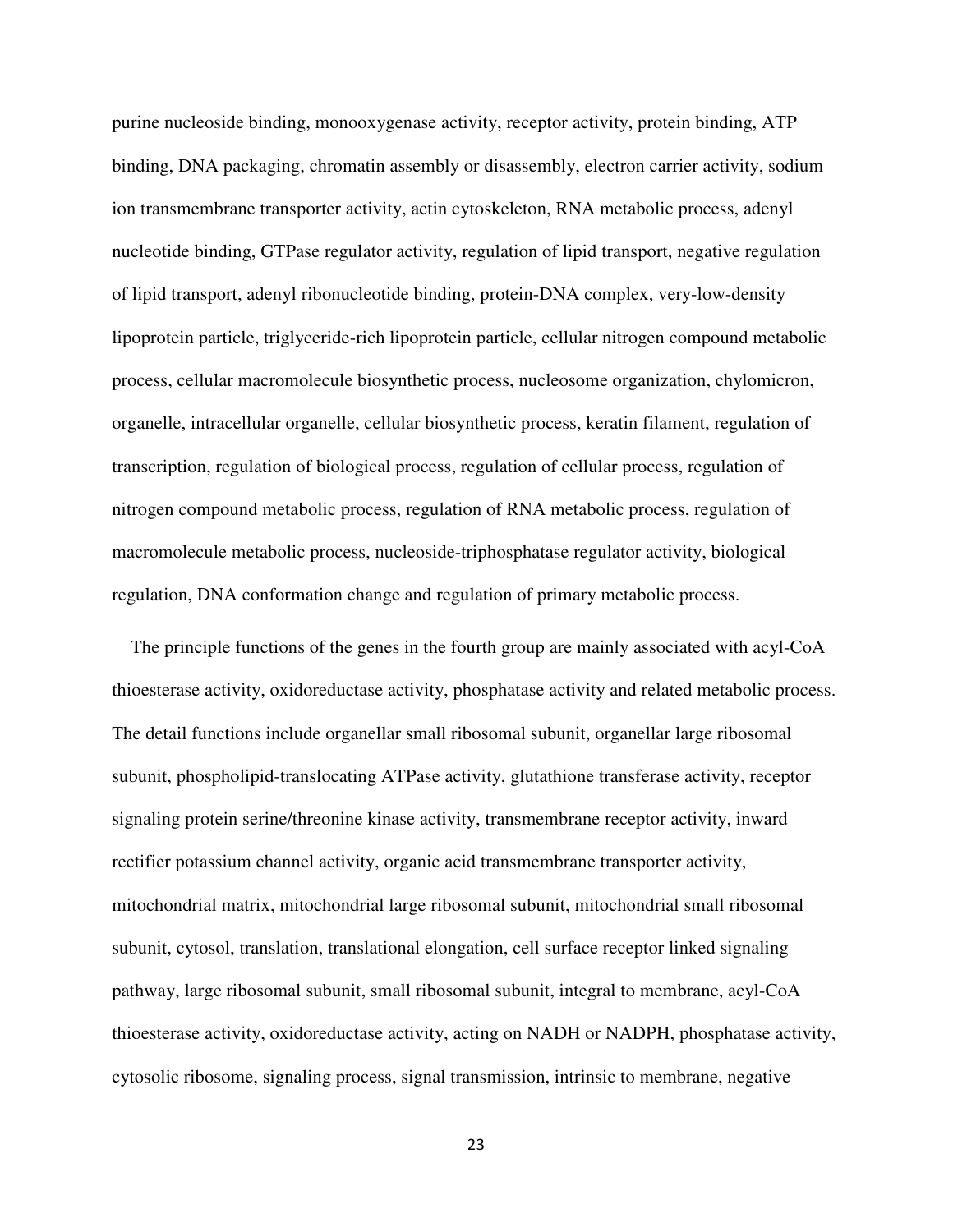regulation of protein ubiquitination, cullin-RING ubiquitin ligase complex and mitochondrial lumen.

 The principle functions of the genes in the fifth group are mainly associated with cell projection part, microtubule associated complex, motor activity, microtubule, axoneme, microtubule-based process, microtubule-based movement, microtubule cytoskeleton, dynein complex, cytoskeletal part, cilium, macromolecular complex, cilium axoneme, cell projection, protein complex, cilium part, pyrophosphatase activity, hydrolase activity, acting on acid anhydrides, hydrolase activity, acting on acid anhydrides, in phosphorus-containing anhydrides, nucleoside-triphosphatase activity.

 The principle functions of the genes in the sixth group are mainly associated with intracellular signal transduction, cholesterol efflux, UDP-galactosyltransferase activity and histone demethylase activity.

 The principle functions of the genes in the seventh group are mainly associated with ATPbinding cassette (ABC) transporter complex, JNK cascade, ATP-dependent peptidase activity,

 The principle functions of the genes in the eighth group are mainly associated with glutamate receptor activity, ATPase activity, coupled, cytoskeletal protein binding, myosin filament,

The principle functions of the genes in the ninth group are mainly associated with adrenoceptor activity, inhibition of adenylate cyclase activity by G-protein signaling pathway, adenosine deaminase activity, hydrolase activity, acting on carbon-nitrogen (but not peptide) bonds, in cyclic amidines, deaminase activity, adenylate cyclase activity, activation of protein kinase A activity, alpha-adrenergic receptor activity, adrenergic receptor binding, epinephrine binding, regulation of norepinephrine secretion, norepinephrine transport, positive regulation of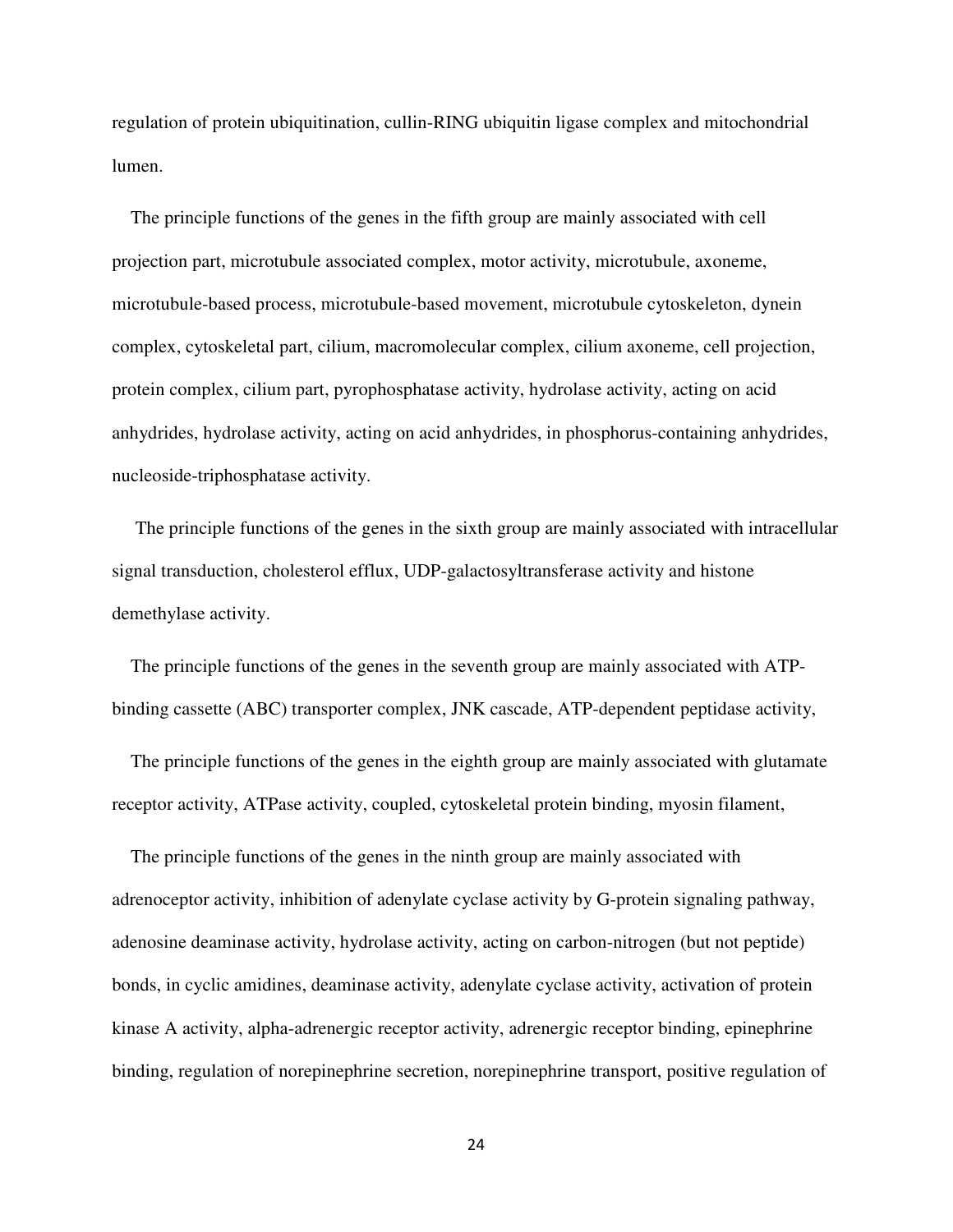blood pressure, norepinephrine secretion, oxidoreductase activity, acting on CH-OH group of donors, oxidoreductase activity, acting on the CH-OH group of donors, NAD or NADP as acceptor and delayed rectifier potassium channel activity.

## *3.5 Response analysis of gene regulation.*

 The expression level of a gene measured by sequencing can be viewed as a curve or function of genomic position. The gene expression will vary across the gene region. If we treat time and space position as the same argument, all theory and methods of dynamic system can be applied to RNA-seq data analysis. The dynamic behavior of a system is encoded in the temporal evolution of its states or in the genomic location evolution of the gene expression in our problem. Therefore, borrowing dynamic theory, we can study the location-dependent variation of gene expression under the perturbation of the external signals. The transient response of the dynamic systems is an important property of the system itself. It can be used to quantify the space domain characteristics of the gene regulation system responding to the disturbance of environments. Our goal is to investigate how the gene expression level at each genomic position varies in response to the external perturbation and whether this will affect the function of cell.

We conducted response analysis of 19,717 genes under unit-step signal perturbation. We used the Hoteling  $T^2$  statistic that was described in Section 2.5 to identify 31 genes that showed significant difference in the response property. The names of 31 genes with significant difference in response property were summarized in Table 3 .

We present Figures 4A-D showing the average expression curves, unit-step response curves, the coefficient curves of the ODE of gene CD74, respectively. We observed that gene CD74 not only showed significant difference in gene expression and coefficient curves of the ODE, but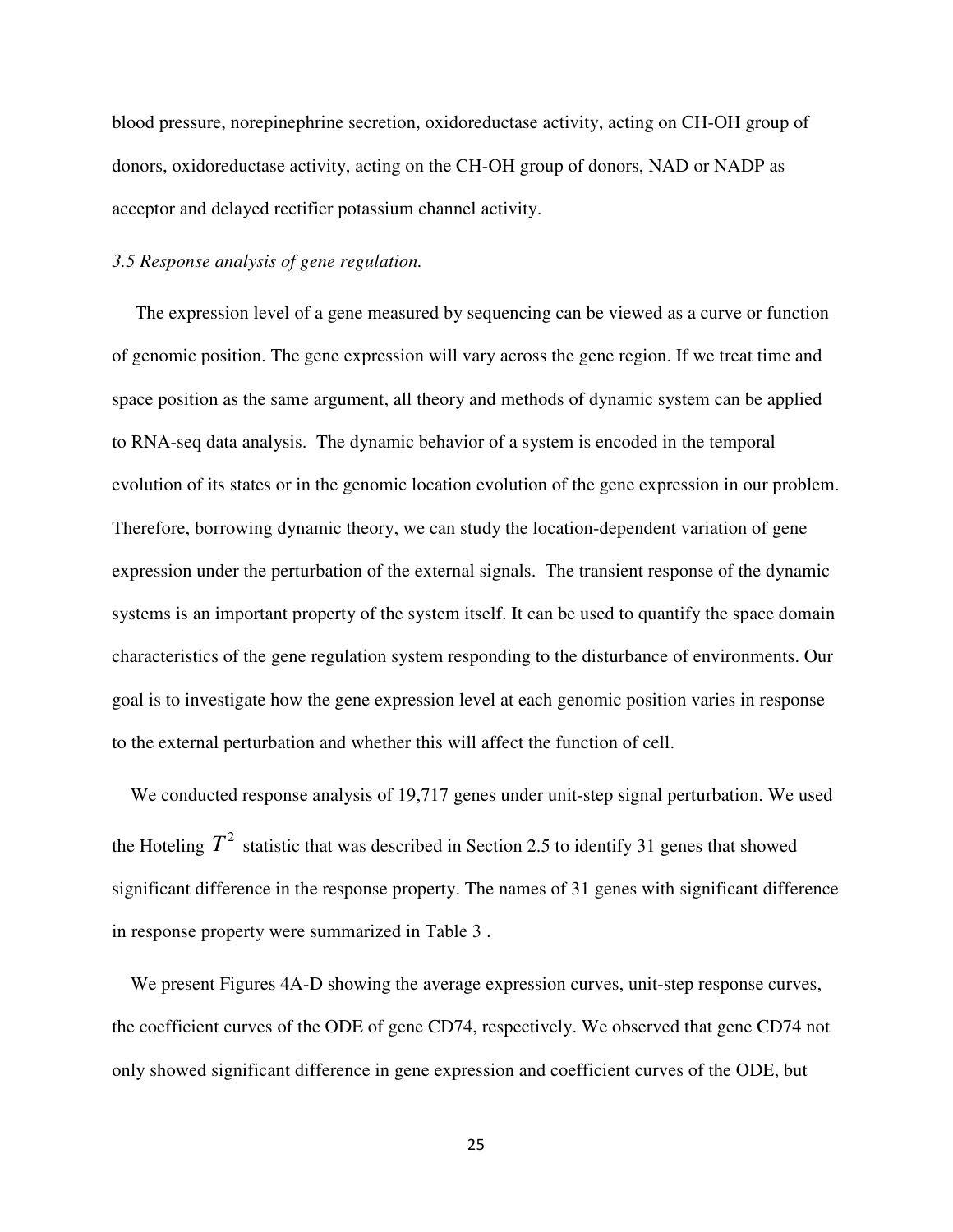also demonstrated strong difference in the unit-step response. The changing point of gene expression curve and unit-step response curve occurred between 11b and 12 a where a splicing site is located. It was reported that CD 74 played critical role in cancer cell tumorigenesis [16] and down-regulation of CD74 inhibits growth and invasion in clear cell renal cell carcinoma [17].

 Transient response is one of dynamic property. As Figures S1A-D shown, gene *ABHD10* that did not show significant difference in gene expression and coefficient curves of the ODE, but demonstrated strong difference in the unit-step response.

Figures 2A-D plotted the average expression curves, unit-step response curves, the coefficient curves of the ODE of gene BTS2, respectively. Gene *BTS2* was differentially expressed, but did not show significant difference in coefficient of the ODE between tumor and normal samples. Gene *BTS2* was identified to have significant difference in the unit-step response. The pattern of difference in the unit-step response may mainly due to rapid changes of gene expression in the region close to genomic position 20. From the literature we found that *BTS2* was associated with a number of cancers [18, 19].

#### **4. Discussion**

Dominant methods in literature for RNA-seq data analysis use a single valued summary statistic to represent expression level of a gene. However, a single number oversimplifies complex expression variation pattern across a gene and ignore information on alternative splicing, isoform and expression level variation at the genomic position level. To extract biologically useful expression variation signals across gene from RNA-seq data which are confounded with the sequencing technology variation is a challenge, but important task. To meet this challenge, we have proposed to use the ODE for modeling the RNA-seq data and addressed several essential issues for application of the ODE model to RNA-seq data analysis.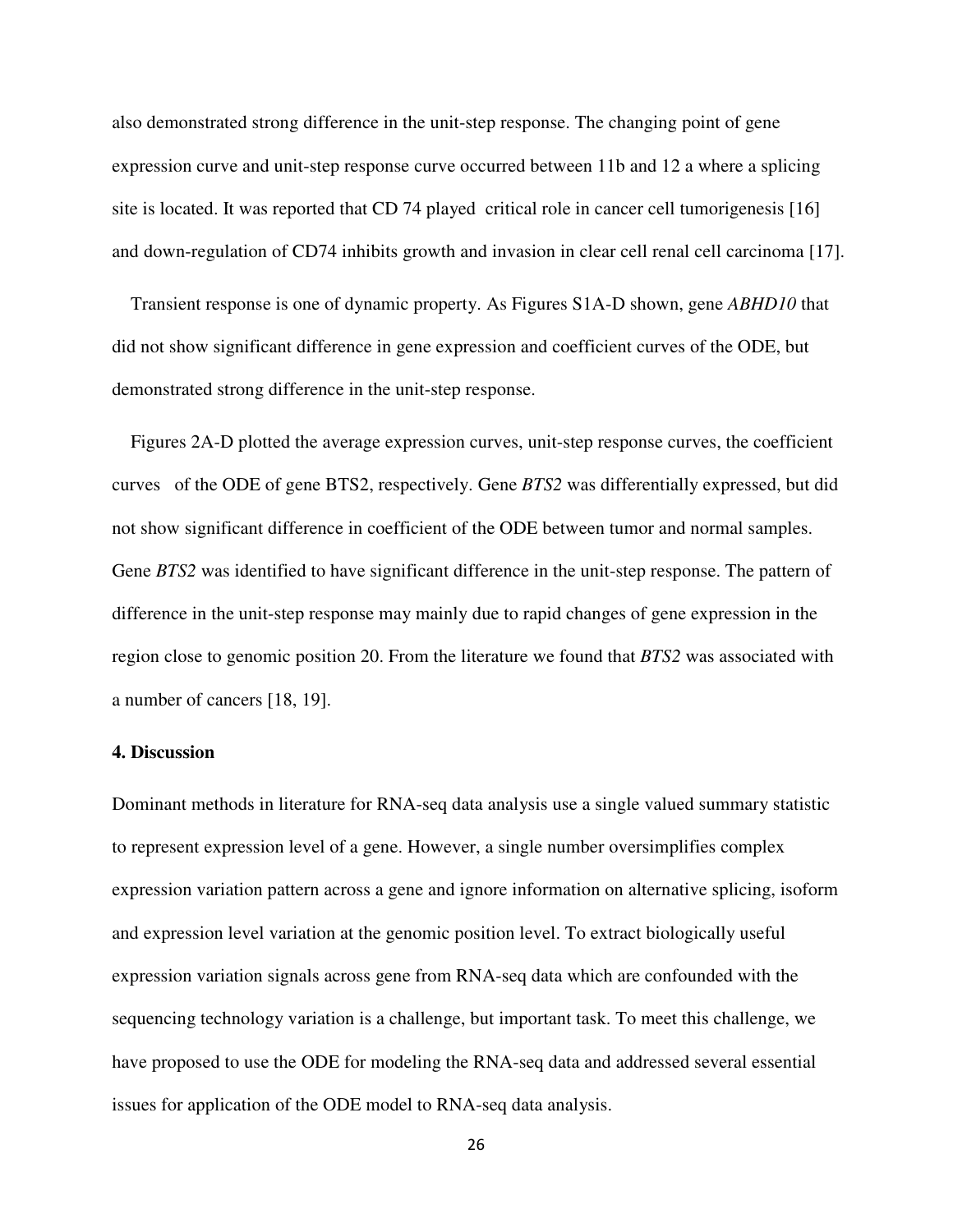The first issue is how to use the ODE for modeling the RNA-seq data. We considered the number of reads or expression level at each position as a function of the genomic position and viewed the transcription process as a stochastic process of transcription along the gene. Borrowing dynamic theory from engineering, we have used the second ODE to model the expression function of the gene measured by RNA-seq. We have employed differential principal analysis to develop statistical methods for estimation of location-varying coefficients of the ODE.

 The second issue is the precision of the ODE to model the RNA-seq data. We randomly split normal and cancer samples into 5 folds. From the estimation of parameters in the training samples, we solved the ODE with estimated coefficient functions to predict the expression curves of test samples. We have showed that the accuracy of the prediction by the second ODE was very high and the root mean square prediction errors were quite small.

 The third issue is how to extract useful regulatory signals from the RNA-seq data confound with measurement errors and sequencing technology variation. Since the second ODE can model RNA-seq data very well, the location-coefficient functions of the ODE may well characterize the features of the regulatory process and measure the impact of the gene expression on the function of the cells and tissues. We have demonstrated that using location-coefficient functions of the second ODE as features we have accurately classify the tumor and normal samples.

The fourth issue is to explore the applications of the ODE for RNA-seq data analysis. We have showed that the ODE can be used as a powerful tool to study the response of the gene transcription to the perturbation of environments. We have identified a number of cancer associated genes which showed significant difference in the response of the gene transcription between tumor and normal tissues, but were not differentially expressed.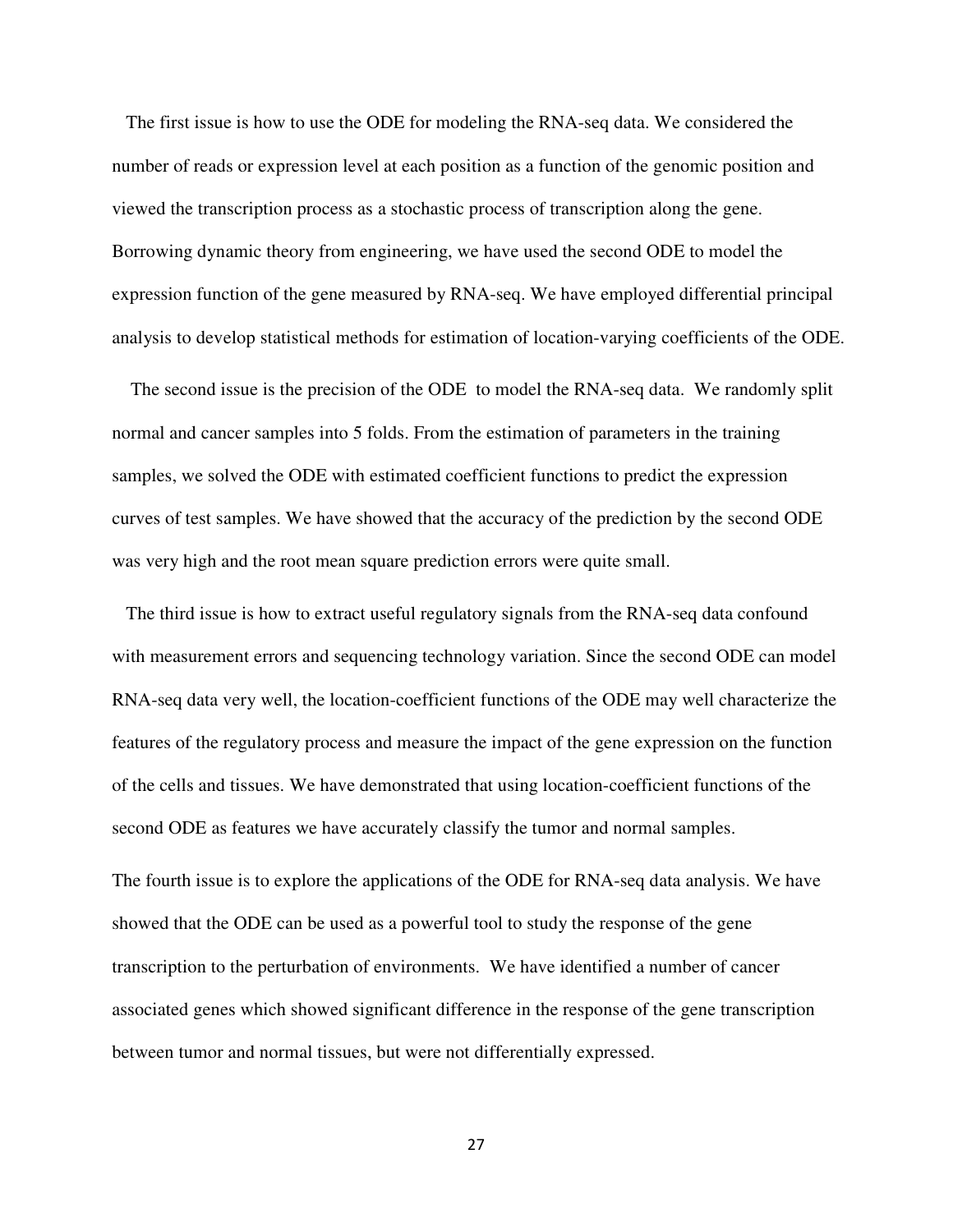To our knowledge, this is the first to use the ODE for modeling the RNA-seq data and investigation of gene transcription process. Our results were very preliminary. The samples were used to validate the accuracy of the ODE model to fit the real RNA-seq data. Large-scale validation and experiments for evaluating the model precision are urgently needed. Although the response analysis of dynamic model for the transcription process can help us to study how the external signals affect the gene expression variation across the gene, the mechanism of the gene transcription variation under the perturbation of external signals are largely unknown. The experiments for validation the results of the response analysis of the dynamic models need to be performed. We are lack of consensus methods for RNA-seq data analysis. We are facing great challenges in developing innovative approaches and general framework for RNA-seq data analysis.

#### **5. Conclusions**

In conclusion, this study propose the second ODE for modeling RNA-seq data. We have demonstrated that the estimated ODE can accurately predict the gene expression level across the gene. We have showed that the location-dependent coefficients of the ODE effectively extract regulatory signals from the RNA-seq confounded with the measurement errors and sequencing technology variation and capture the inherent features of the transcription process. The results have showed that using coefficients of the ODE as features we can reach very high accuracy for classifying tumor and normal samples. Finally, we have demonstrated that using transient response analysis of dynamic system we identify 31 genes with significant differential response behavior between tumor and normal samples are related to cancer.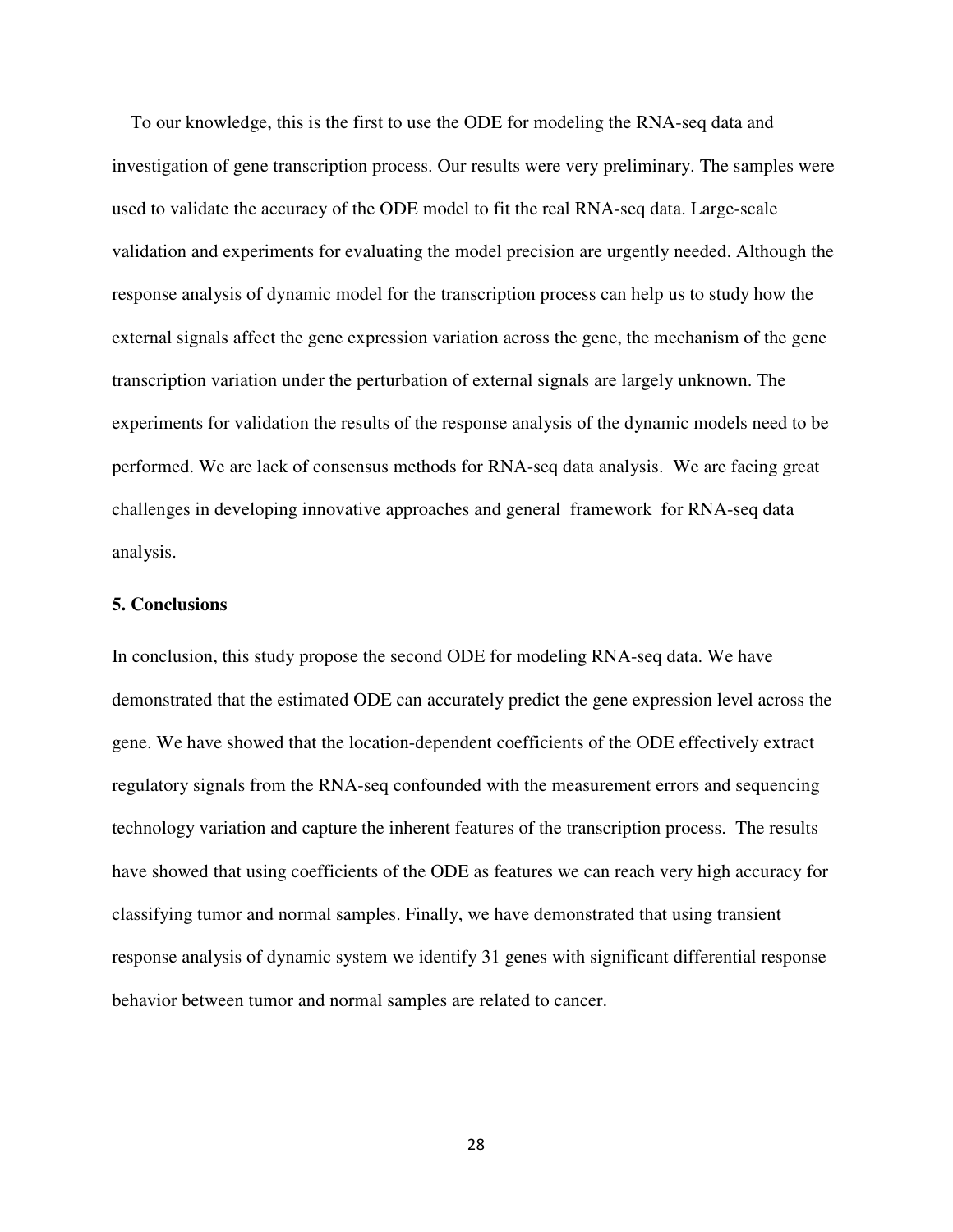# **Acknowledgments**

The project described was supported by Grant 1R01AR057120–01 and 1R01HL106034-01 from the National Institutes of Health and NHLBI. The authors wish to thank for providing RNA-seq data. The authors wish to acknowledge the contributions of the research institutions, study investigators, field staff and study participants in creating the TCGA datasets for biomedical research.

# **Conflict of interest**

The authors declare that there is no conflict of interests regarding the publication of the paper.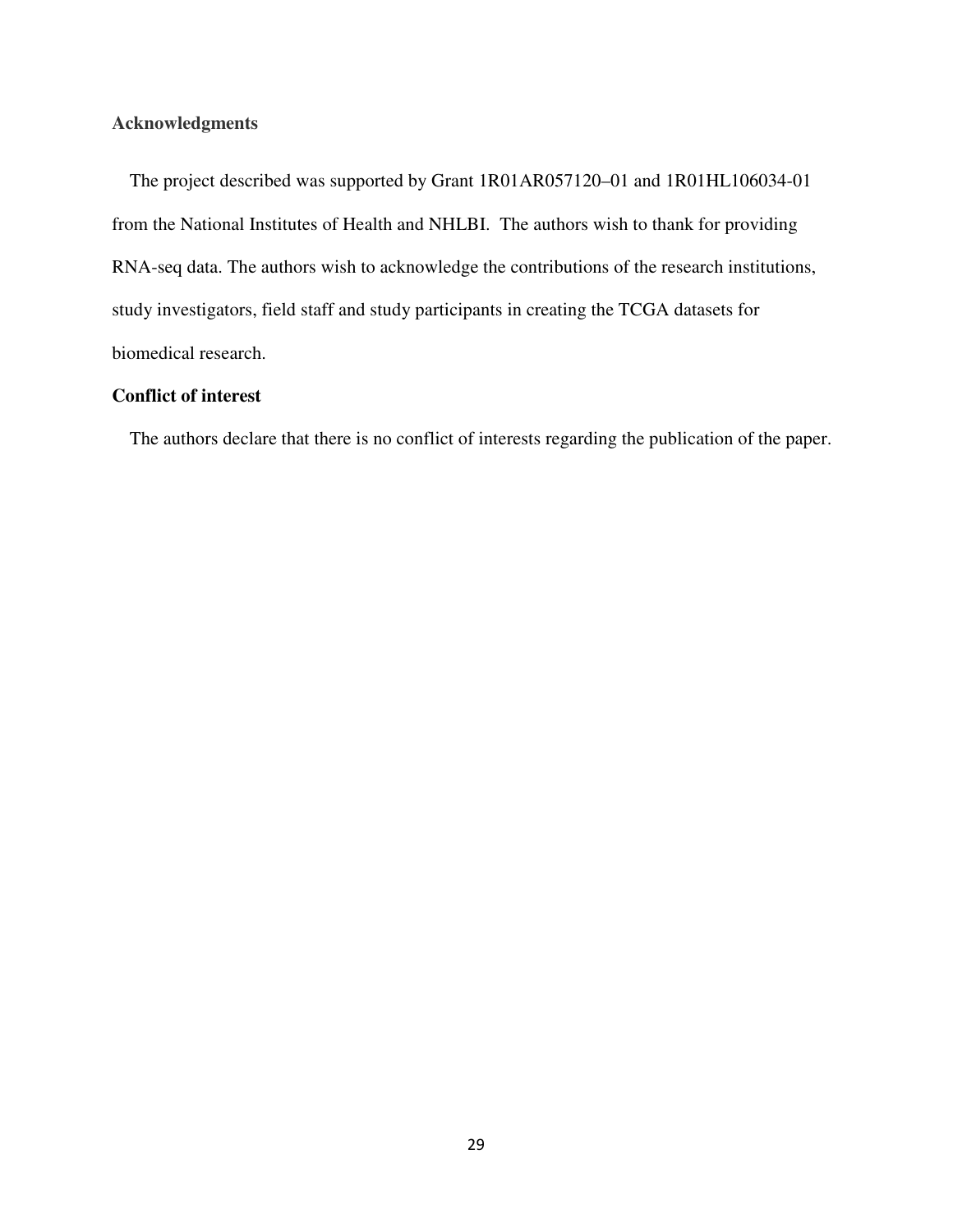## **References**

1. H. Xiong, J. B. Brown, N. Boley, P. J. Bickel and H. Huang, "DE-FPCA: Testing Gene Differential Expression and Exon Usage Through Functional Principal Component Analysis," in *Statistical Analysis of Next Generation Sequencing Data*, Ed., pp. 129-143, Springer, 2014.

2. M. Garber, M. G. Grabherr, M. Guttman and C. Trapnell, "Computational methods for transcriptome annotation and quantification using RNA-seq," *Nature methods*, vol. 8, no. 6, pp. 469-477, 2011.

3. Z. Wang, M. Gerstein and M. Snyder, "RNA-Seq: a revolutionary tool for transcriptomics," *Nature Reviews Genetics*, vol. 10, no. 1, pp. 57-63, 2009.

4. F. Rapaport, R. Khanin, Y. Liang, M. Pirun, A. Krek, P. Zumbo, C. E. Mason, N. D. Socci and D. Betel, "Comprehensive evaluation of differential gene expression analysis methods for RNAseq data," *Genome Biol*, vol. 14, no. 9, pp. R95, 2013.

5. C. Suo, S. Calza, A. Salim and Y. Pawitan, "Joint estimation of isoform expression and isoform-specific read distribution using multi-sample RNA-Seq data," *Bioinformatics*, pp. btt704, 2013.

6. Z. Sun and Y. Zhu, "Systematic comparison of RNA-Seq normalization methods using measurement error models," *Bioinformatics*, vol. 28, no. 20, pp. 2584-2591, 2012.

7. K. D. Hansen, S. E. Brenner and S. Dudoit, "Biases in Illumina transcriptome sequencing caused by random hexamer priming," *Nucleic acids research*, vol. 38, no. 12, pp. e131-e131, 2010.

8. K. D. Hansen, Z. Wu, R. A. Irizarry and J. T. Leek, "Sequencing technology does not eliminate biological variability," *Nature biotechnology*, vol. 29, no. 7, pp. 572-573, 2011. 9. K. Ogata, *System Dynamics*, Third Edition edition 1997.

10. L. Luo, E. Boerwinkle and M. Xiong, "Association studies for next-generation sequencing," *Genome research*, vol. 21, no. 7, pp. 1099-1108, 2011.

11. J. O. Ramsay, *Functional data analysis*, Wiley Online Library, 2006.

12. T. Hastie, R. Tibshirani, J. Friedman, T. Hastie, J. Friedman and R. Tibshirani, *The elements of statistical learning*, Springer, 2009.

13. K. Koh, S.-J. Kim and S. P. Boyd, "An interior-point method for large-scale l1-regularized logistic regression," *Journal of Machine learning research*, vol. 8, no. 8, pp. 1519-1555, 2007.

14. J. Friedman, T. Hastie and R. Tibshirani, "Regularization paths for generalized linear models via coordinate descent," *Journal of statistical software*, vol. 33, no. 1, pp. 1, 2010.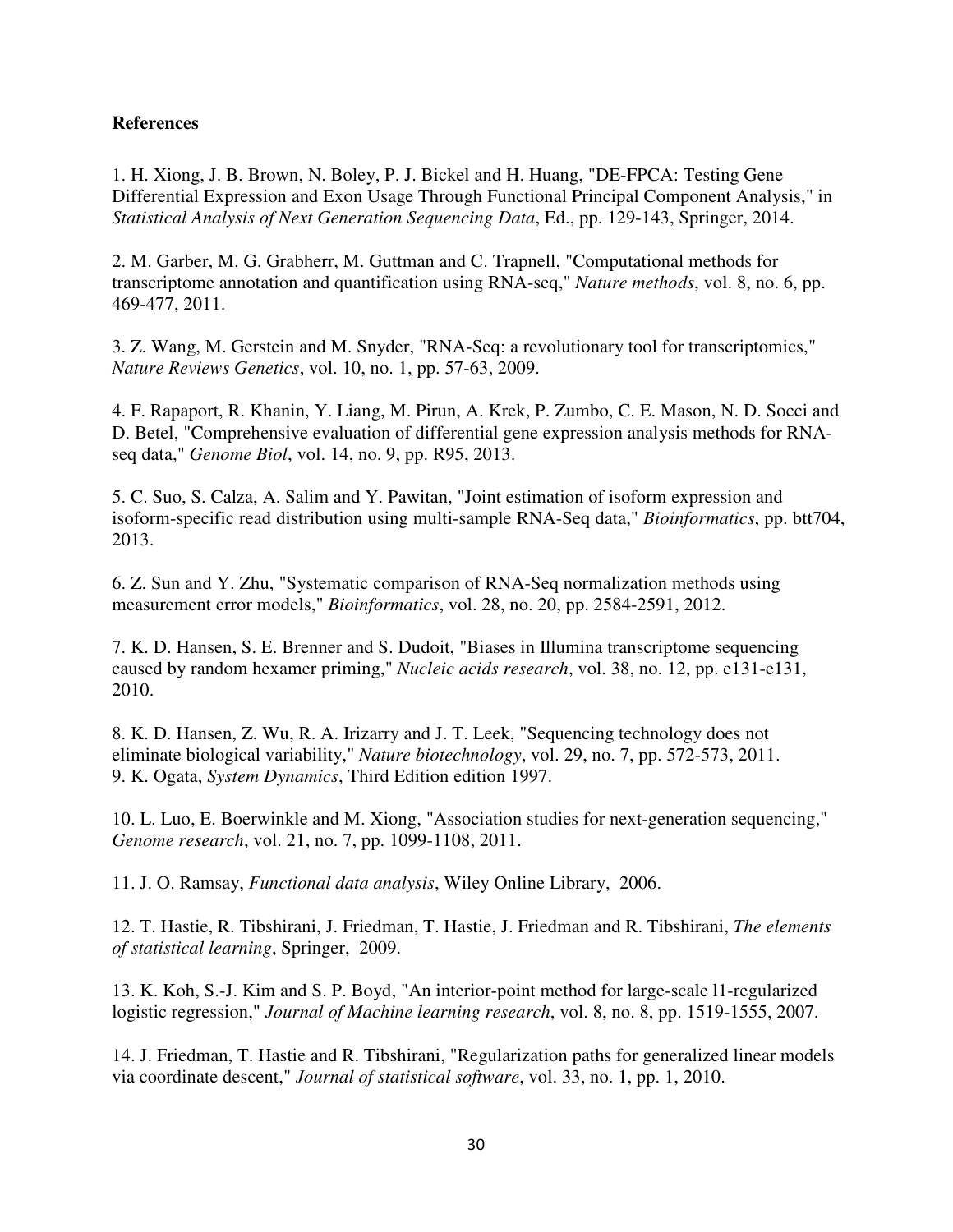15. K. Soetaert, J. Cash and F. Mazzia, *Solving differential equations in R*, Springer, 2012. 16. Y.-H. Liu, C.-Y. Lin, W.-C. Lin, S.-W. Tang, M.-K. Lai and J.-Y. Lin, "Up-regulation of vascular endothelial growth factor-D expression in clear cell renal cell carcinoma by CD74: a critical role in cancer cell tumorigenesis," *The Journal of Immunology*, vol. 181, no. 9, pp. 6584- 6594, 2008.

17. S.-Q. Ji, X.-L. Su, W.-L. Cheng, H.-J. Zhang, Y.-Q. Zhao and Z.-X. Han, "Down-regulation of CD74 inhibits growth and invasion in clear cell renal cell carcinoma through HIF-1 $\alpha$ pathway," in *Urologic Oncology: Seminars and Original Investigations*, Ed., pp. 153-161, Elsevier, 2014.

18. K. H. Fang, H. K. Kao, L. M. Chi, Y. Liang, S. C. Liu, C. Hseuh, C. T. Liao, T. C. Yen, J. S. Yu and K. P. Chang, "Overexpression of BST2 is associated with nodal metastasis and poorer prognosis in oral cavity cancer," *The Laryngoscope*, 2014.

19. A. Sayeed, G. Luciani-Torres, Z. Meng, J. L. Bennington, D. H. Moore and S. H. Dairkee, "Aberrant regulation of the BST2 (Tetherin) promoter enhances cell proliferation and apoptosis evasion in high grade breast cancer cells," *PloS one*, vol. 8, no. 6, pp. e67191, 2013.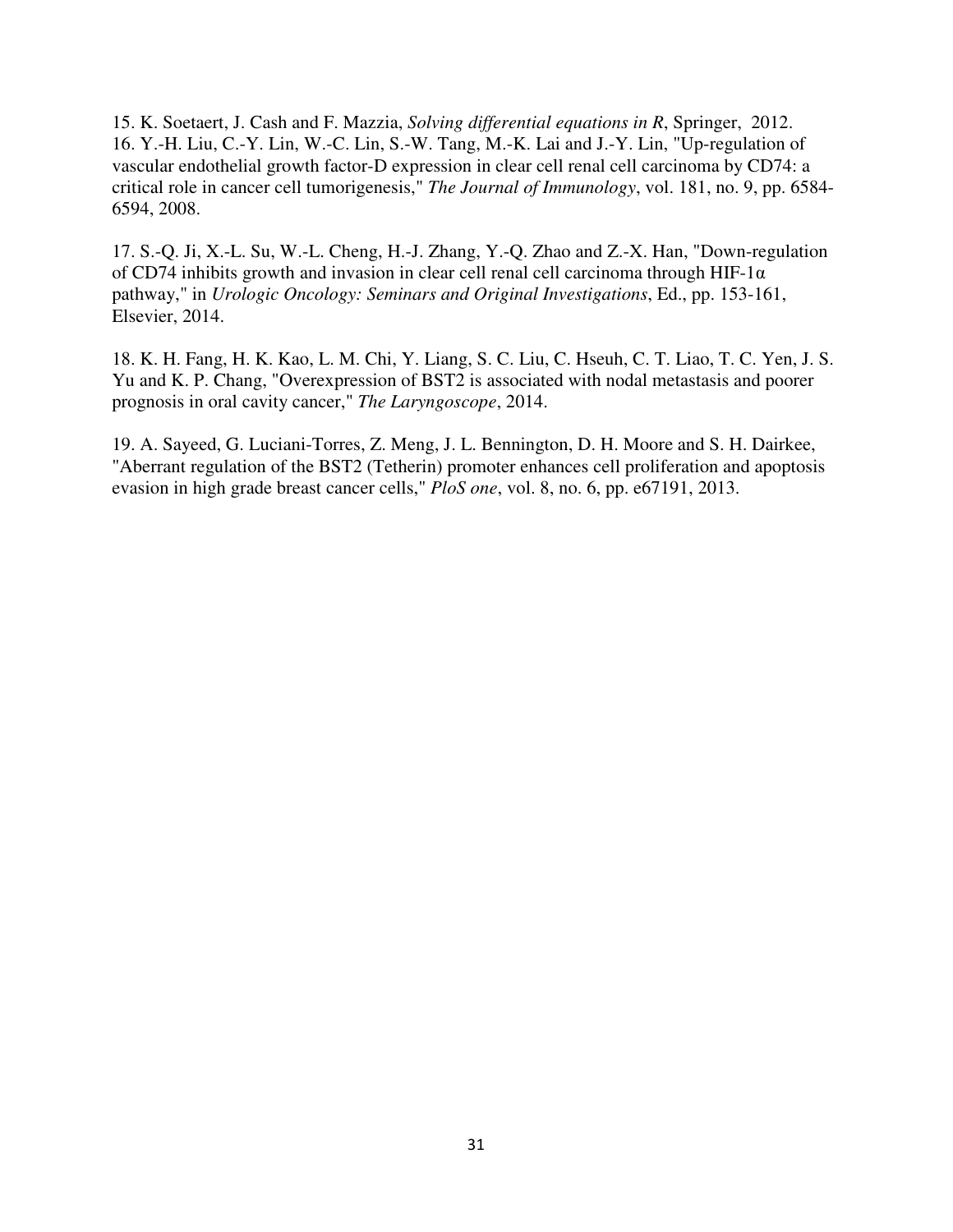| Folder list                 | <b>Normal RMSPE</b> | <b>Cancer RMSPE</b> |
|-----------------------------|---------------------|---------------------|
|                             | 0.23                | 0.97                |
| $\mathcal{D}_{\mathcal{L}}$ | 0.31                | 0.94                |
| 3                           | 0.24                | 0.79                |
|                             | 0.33                | 0.70                |
|                             | 0.30                | 0.73                |

Table 1. RMSPE in each folder for normal and cancer groups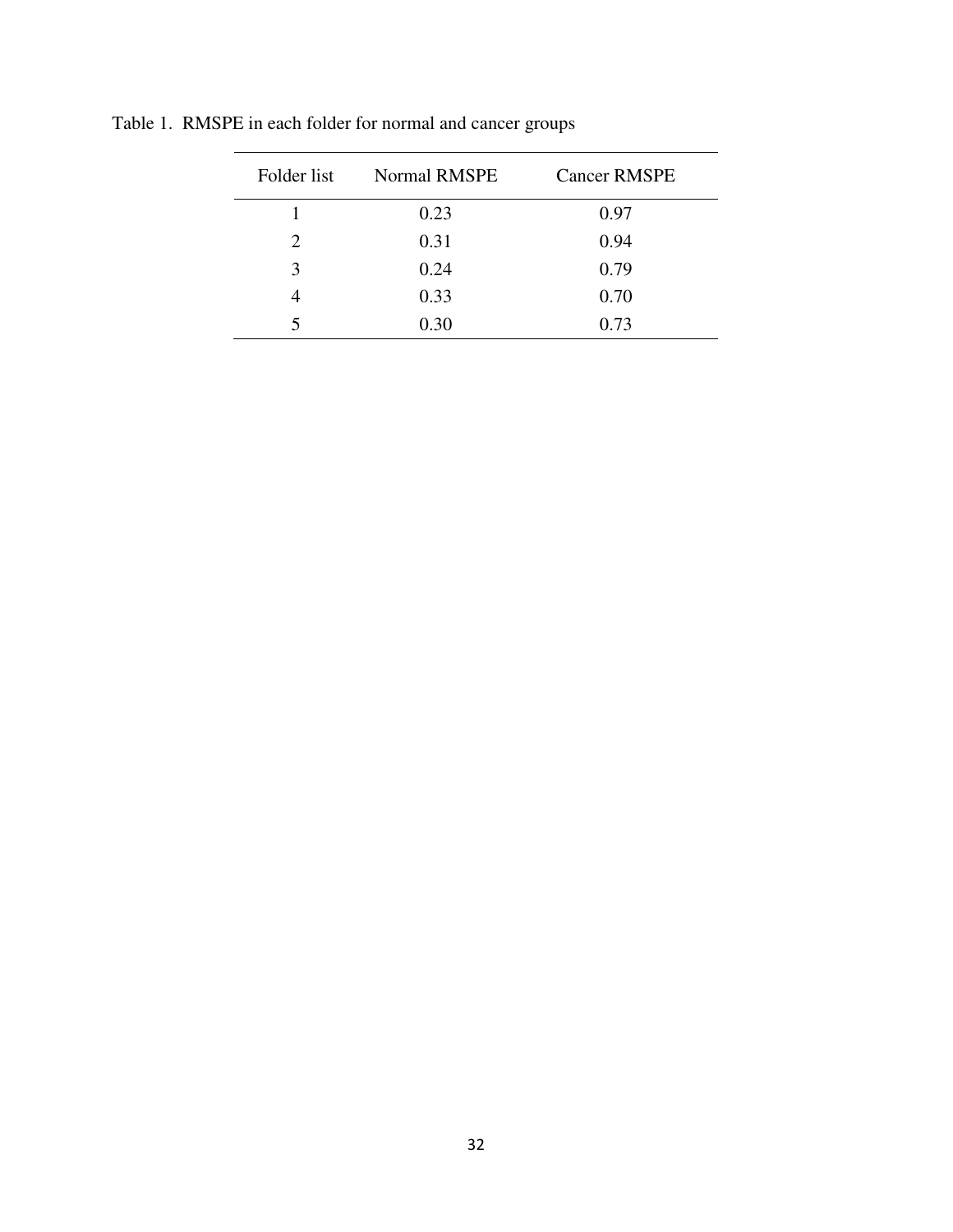| Genes               | Sensitivity | Specificity | Accuracy |
|---------------------|-------------|-------------|----------|
| RBBP8               | 0.903       | 0.958       | 0.931    |
| ZFYVE16             | 0.903       | 0.958       | 0.931    |
| <i>LOC100129034</i> | 0.889       | 0.944       | 0.917    |
| <i>SLC44A2</i>      | 0.931       | 0.903       | 0.917    |
| TTC21B              | 0.903       | 0.931       | 0.917    |
| $C18$ orf56         | 0.958       | 0.861       | 0.910    |
| KCNJ16              | 0.889       | 0.931       | 0.910    |
| <b>PFKP</b>         | 0.917       | 0.903       | 0.910    |
| <i>TMCC1</i>        | 0.903       | 0.903       | 0.903    |
| CDK18               | 0.917       | 0.875       | 0.896    |
| SEC61G              | 0.903       | 0.889       | 0.896    |
| <i>ST6GAL1</i>      | 0.861       | 0.931       | 0.896    |

Table 1. The average sensitivity, specificity and accuracy of top 12 genes to classify normal and KIRC group over 5-fold cross validation.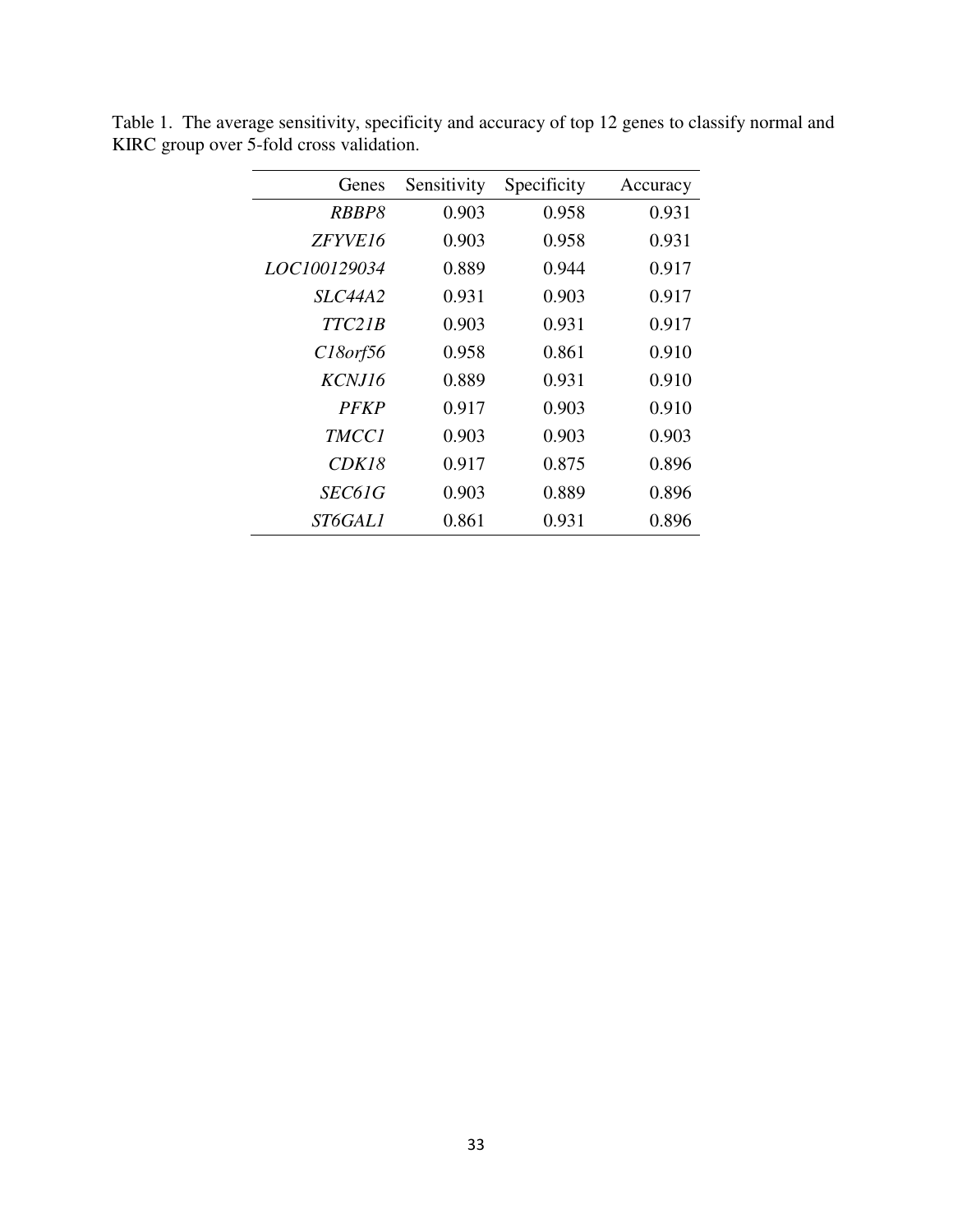| ABHD10           | <i>MFSD1</i>        |               | SDR39U1 ATP6V1D      | OXAIL              | SEC31A        |
|------------------|---------------------|---------------|----------------------|--------------------|---------------|
| BST <sub>2</sub> | PACSIN2             | <i>SMCR8</i>  | CD74                 | <i>PGAM1P5</i>     | SSR2          |
| DAP3             | PIK3CB              | TM9SF2        | DHX40                | PITRM1             | UBXN6         |
| <b>EDF1</b>      | POLR <sub>2</sub> B | <b>UQCRC2</b> | HLA-<br>DMB          | <b>PSAP</b>        | <i>VKORC1</i> |
| HSPA9            | PSMR <sub>10</sub>  | <i>ZNF710</i> | <i><b>ISYNA1</b></i> | MAT <sub>2</sub> A | PSMB7         |
| PSMC4            |                     |               |                      |                    |               |

Table 3. Genes with significantly difference in response behavior between normal and tumor samples.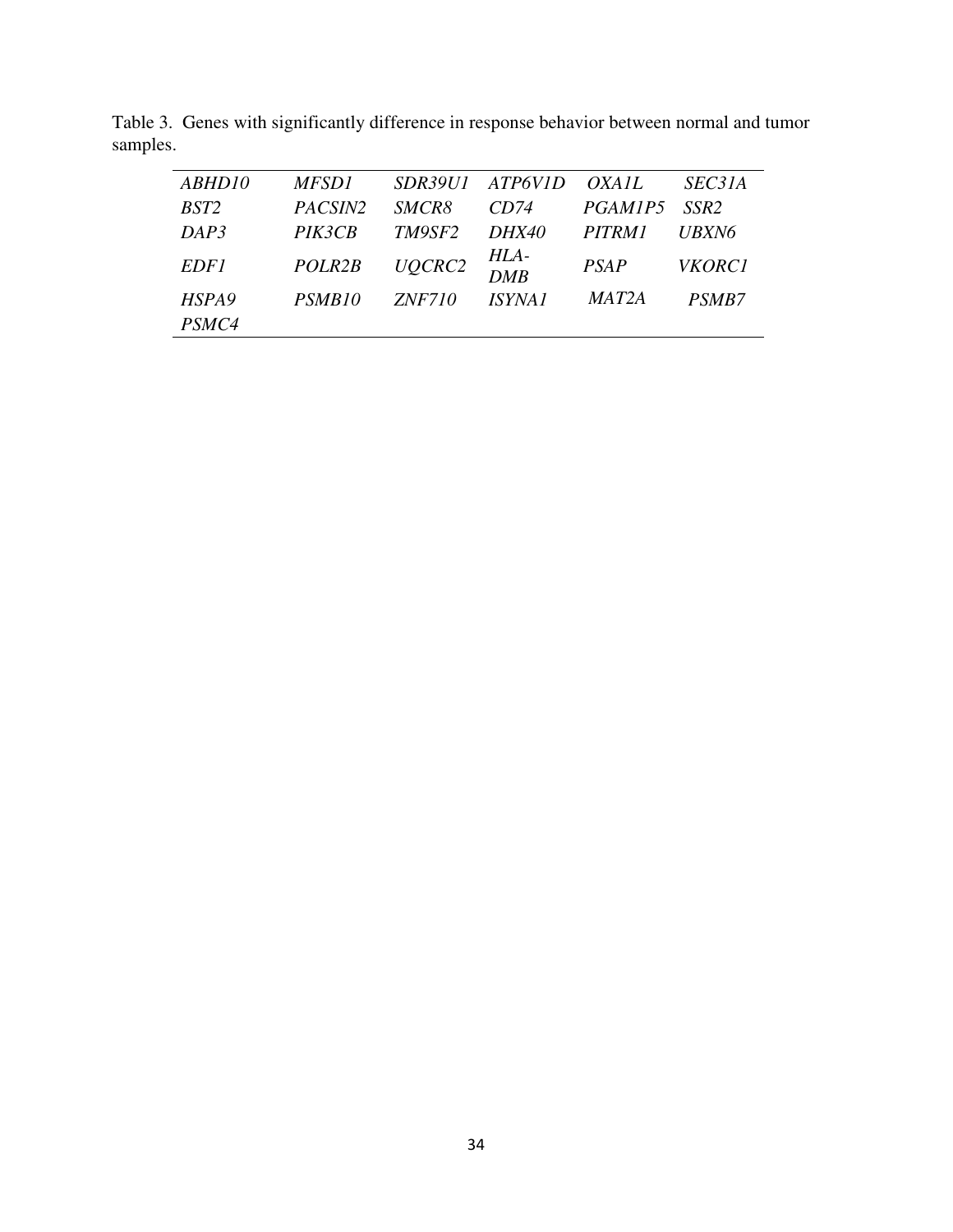**CD74: Normal Sample**



Figure 1 A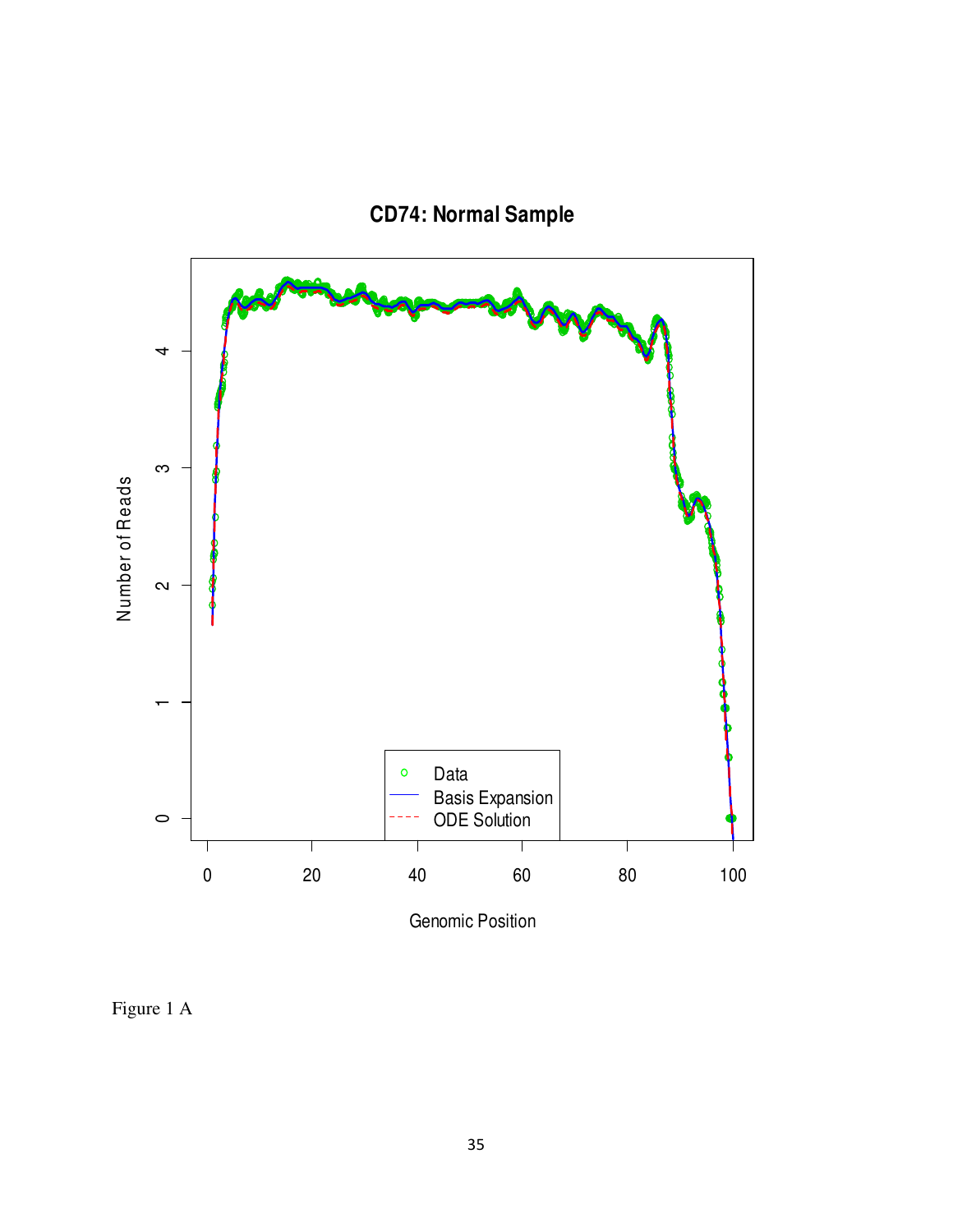

**CD74: Cancer Sample**

Genomic Position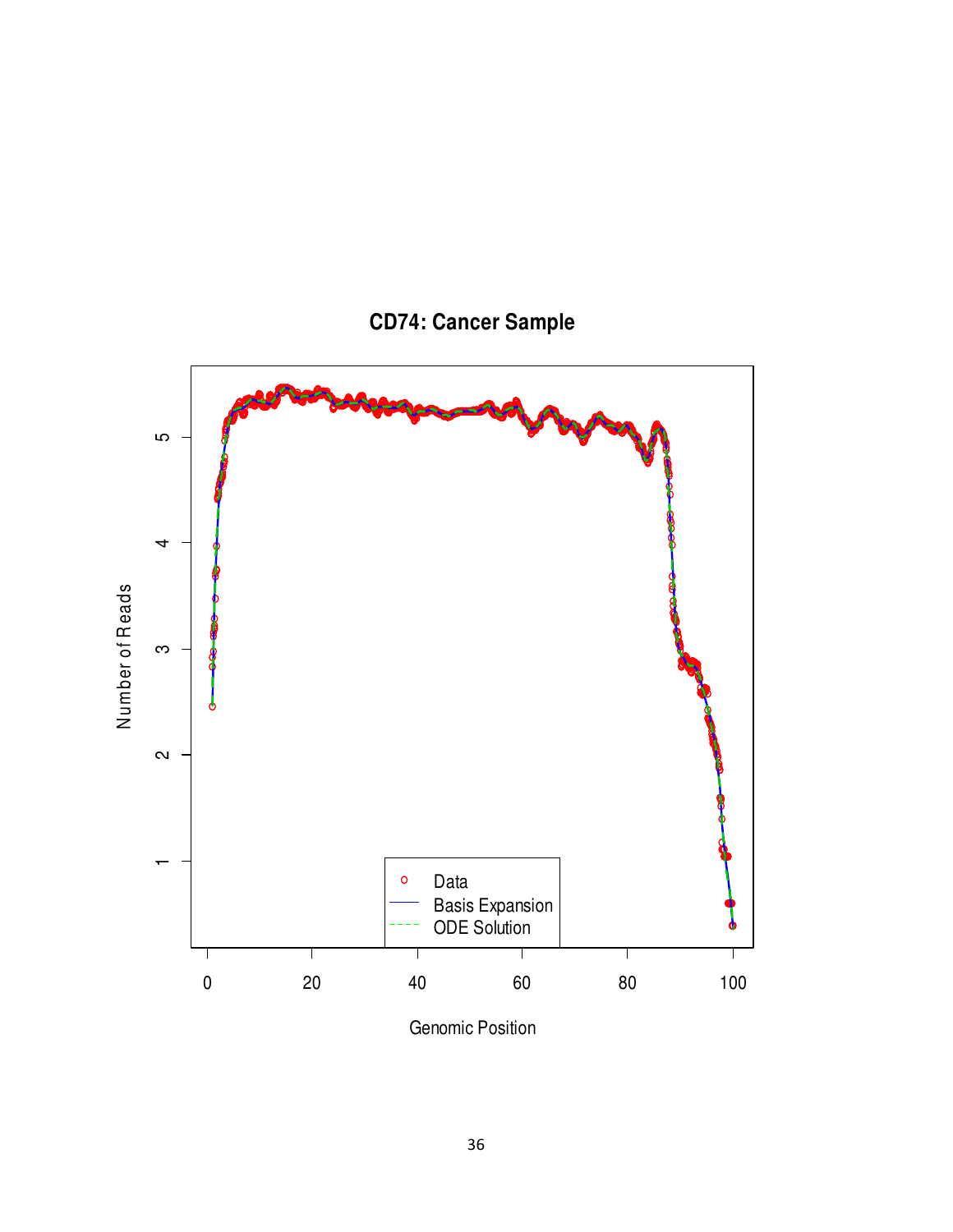

**RPL29: Normal, FolderID: 2, TestSetID: 6**

Figure 2A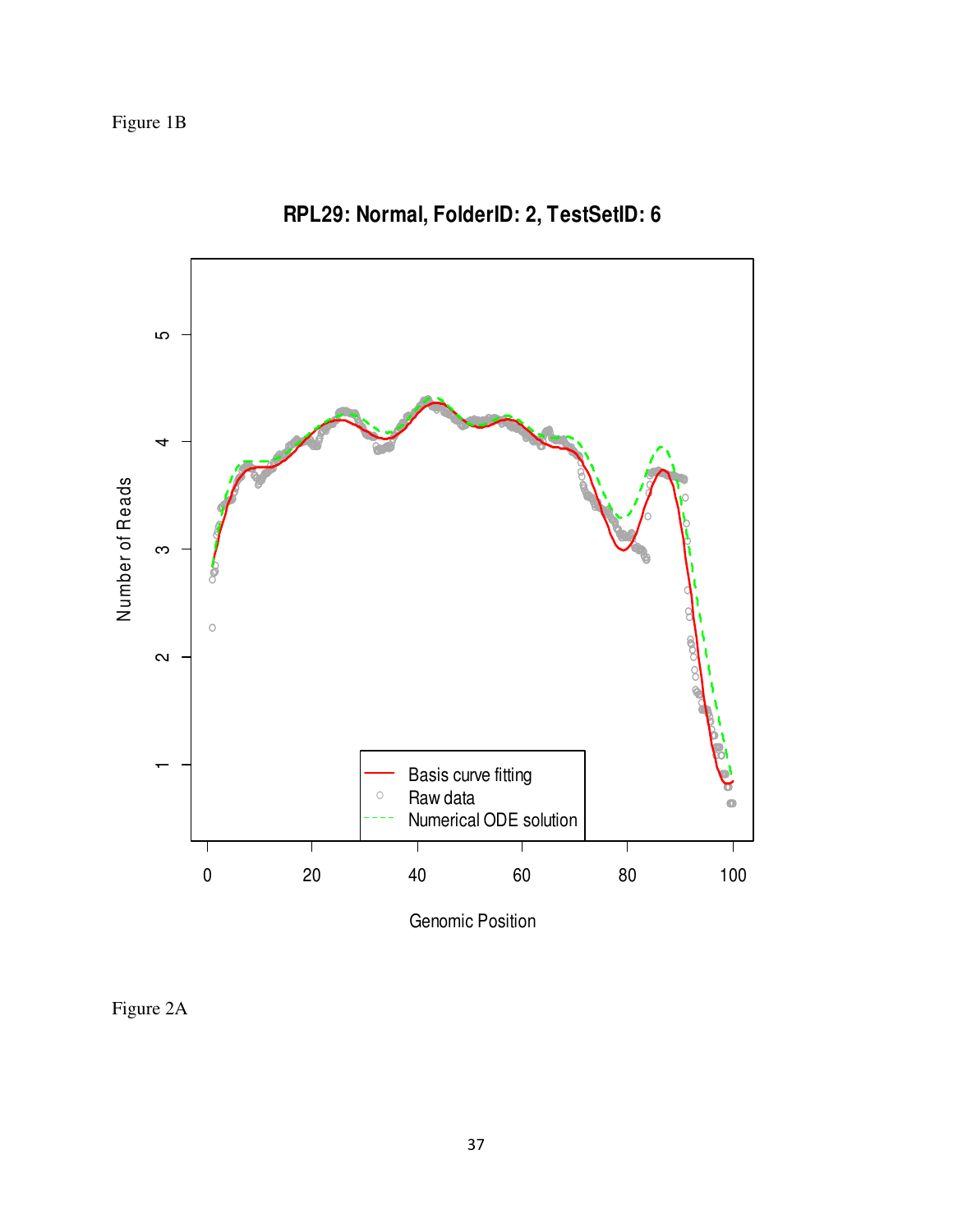

Figure 3A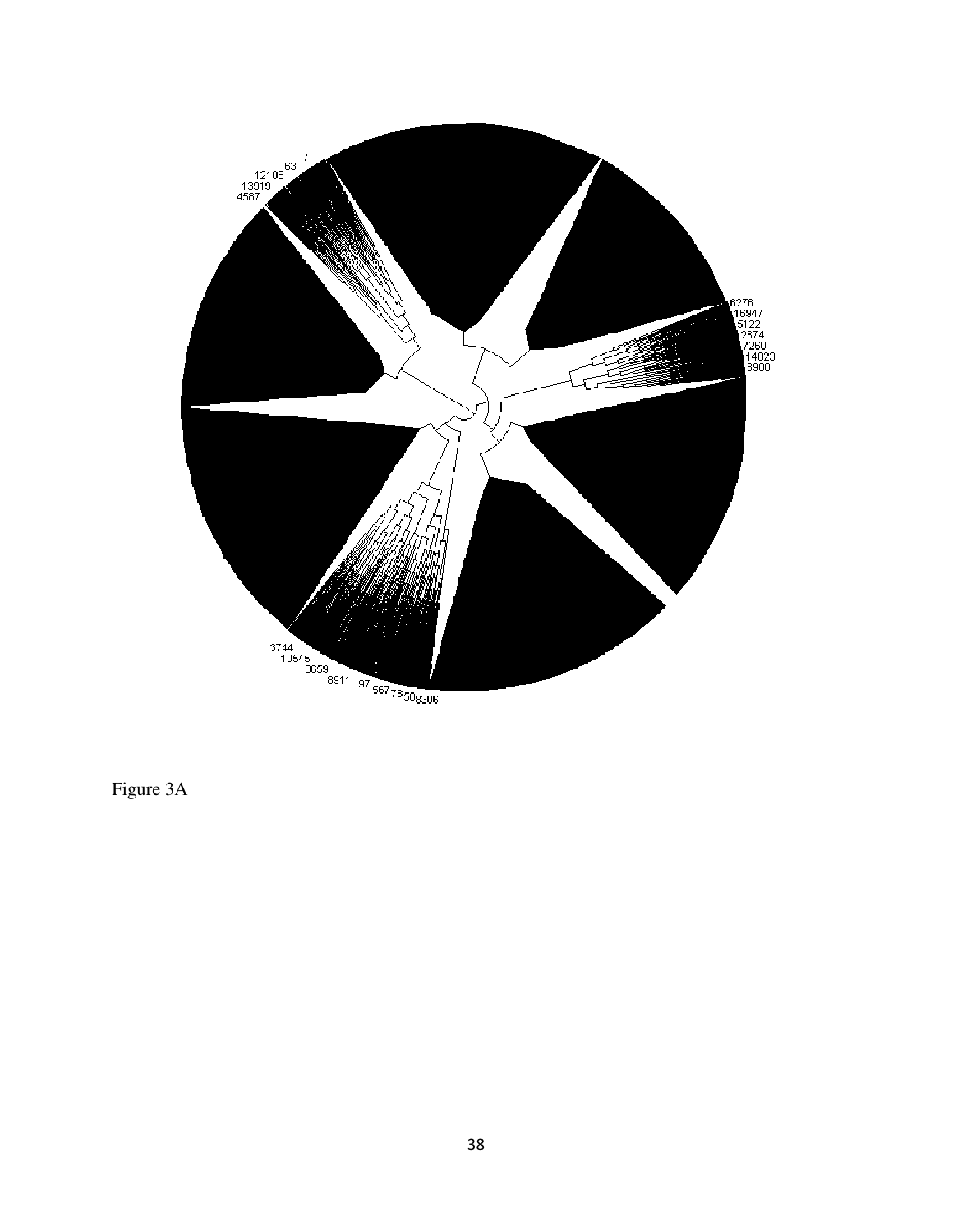

Figure 3B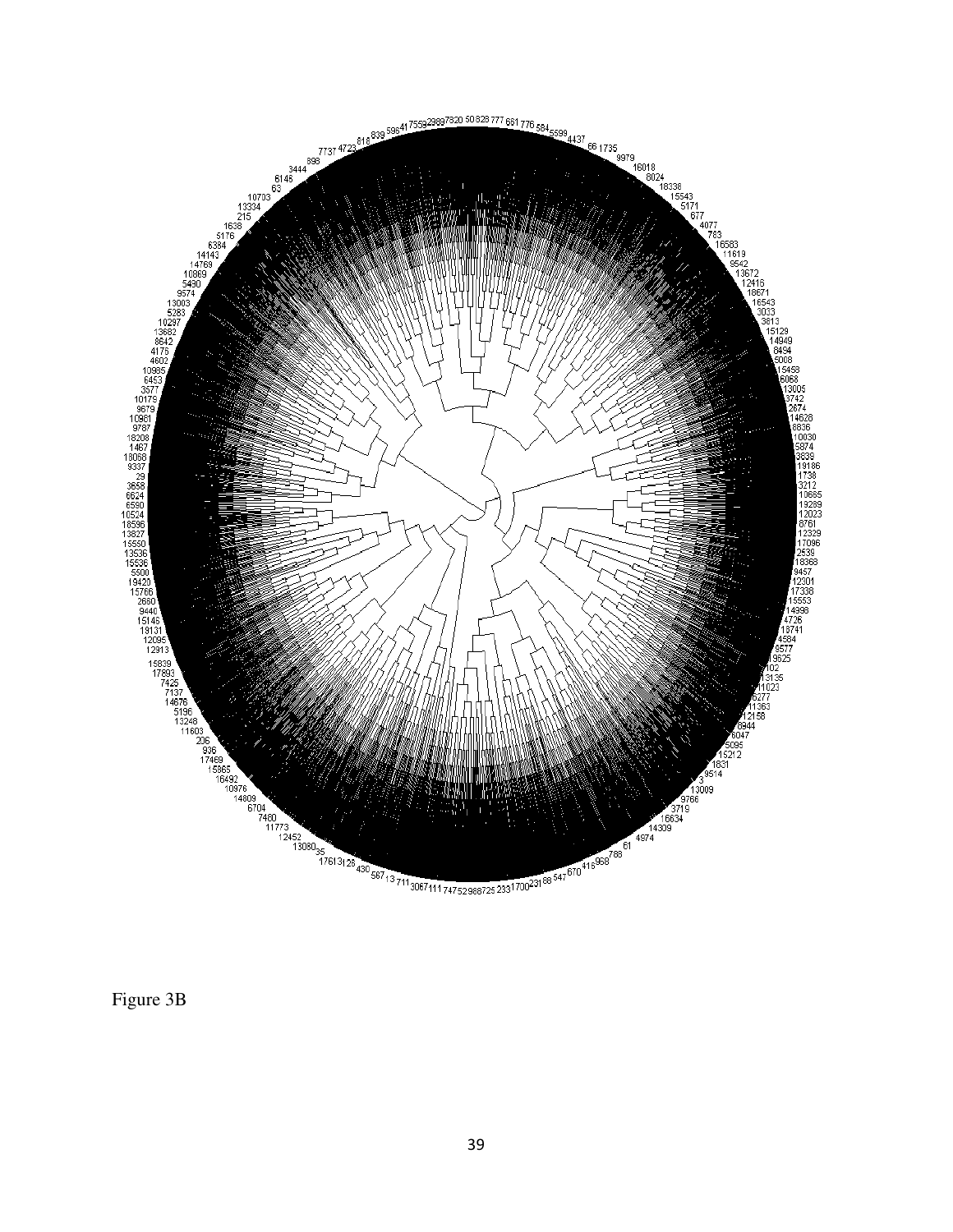



Figure 4A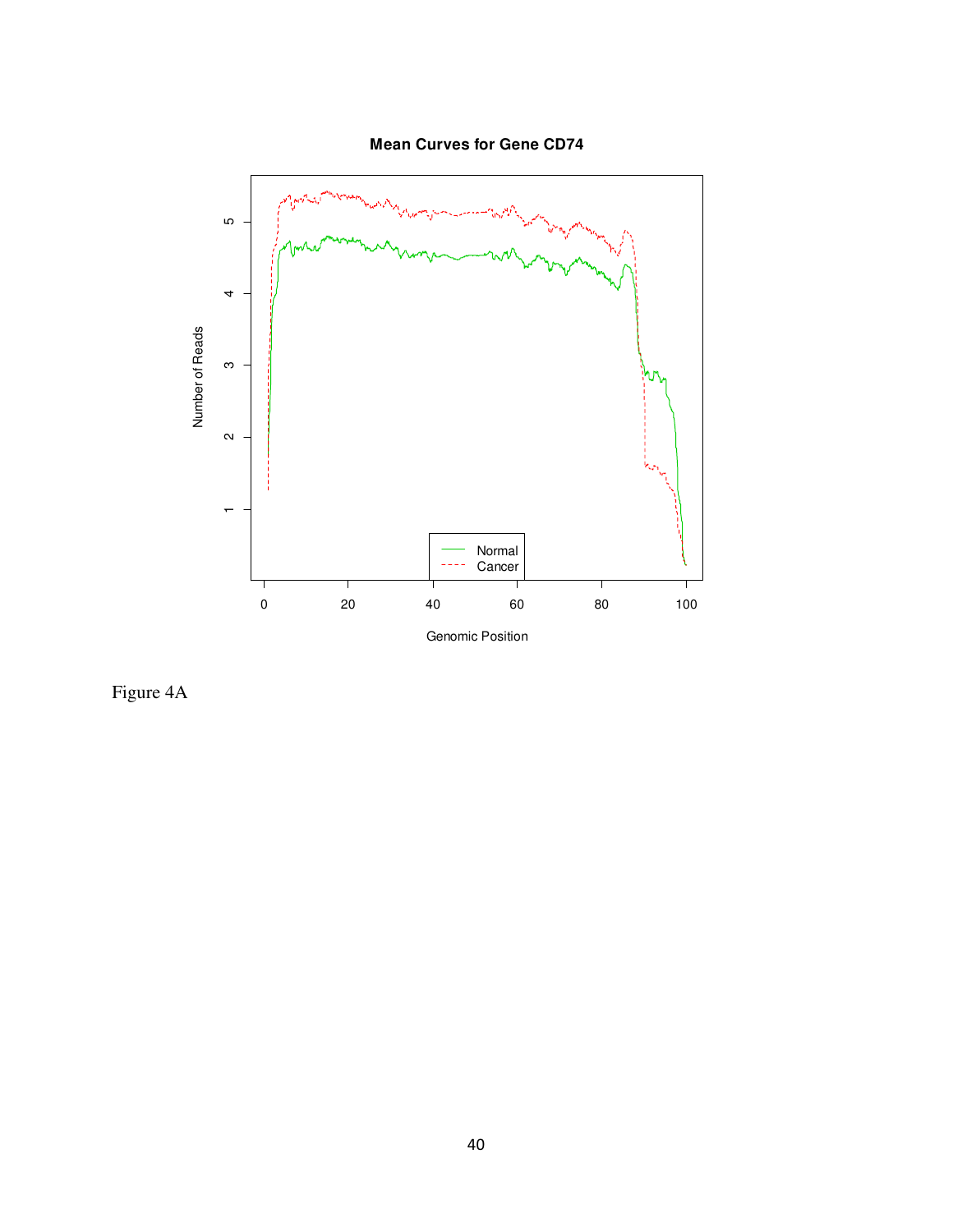

**Mean Response Curves for Gene CD74**

**Figure 4B**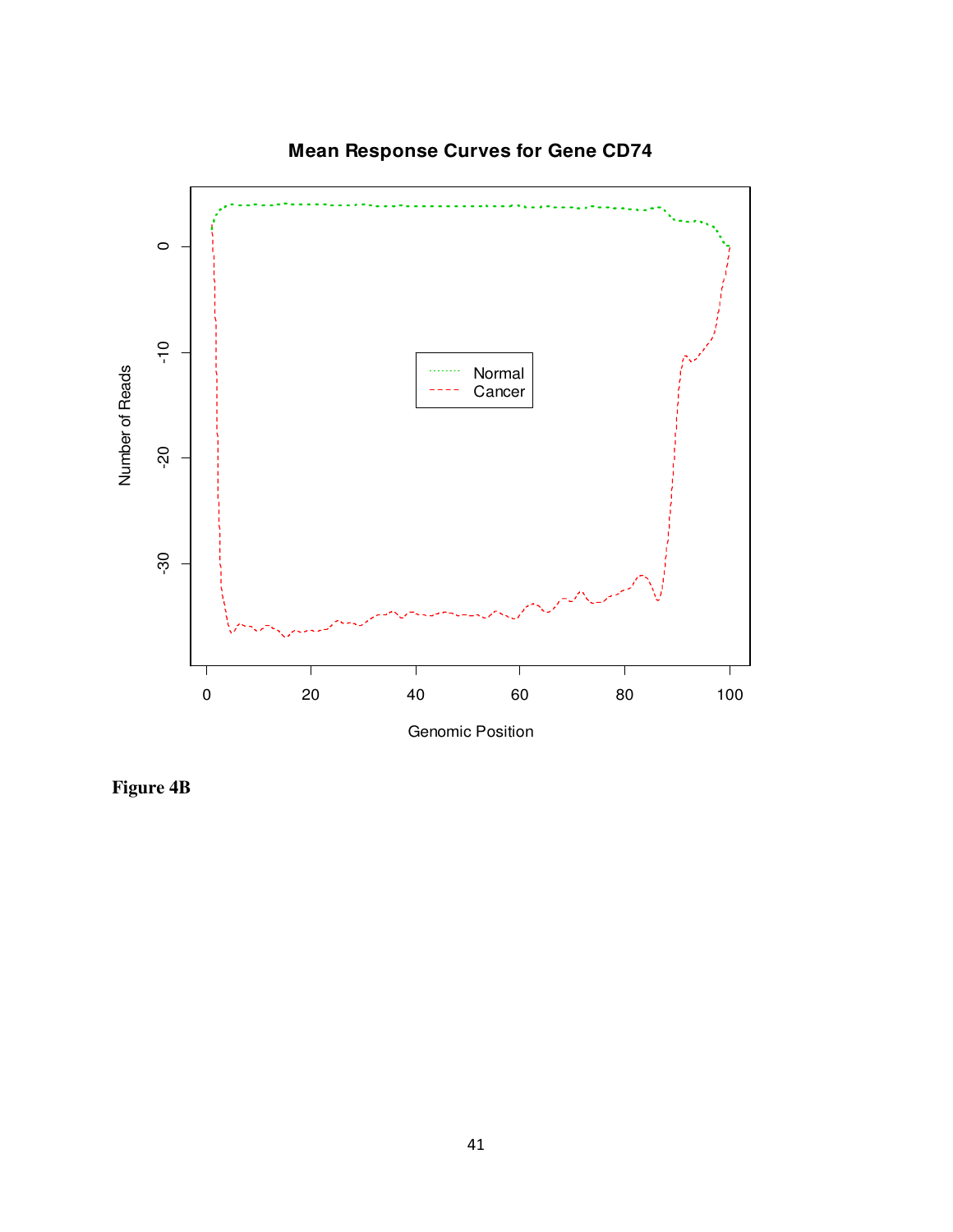

**Figure 4C**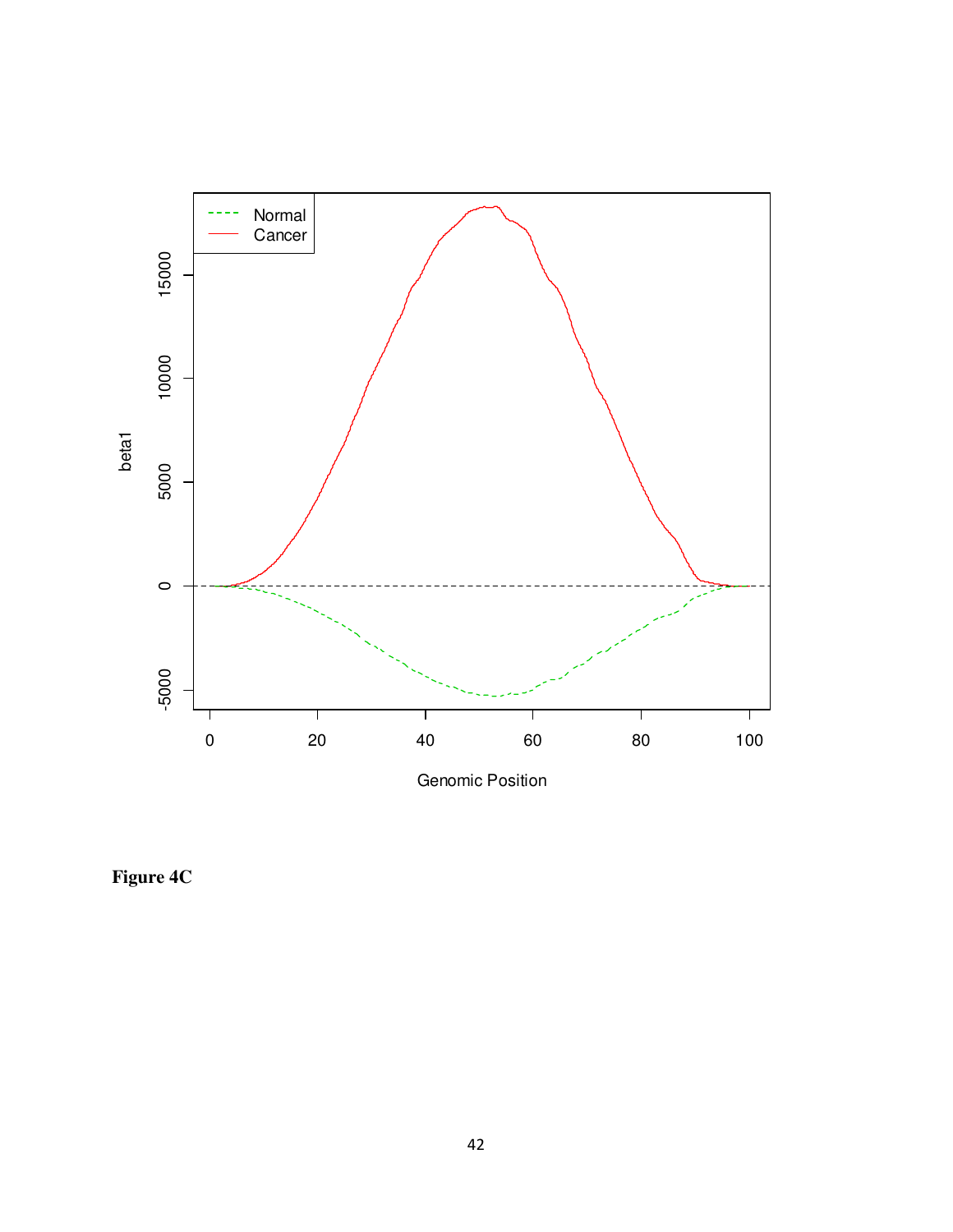

 **Figure 4D**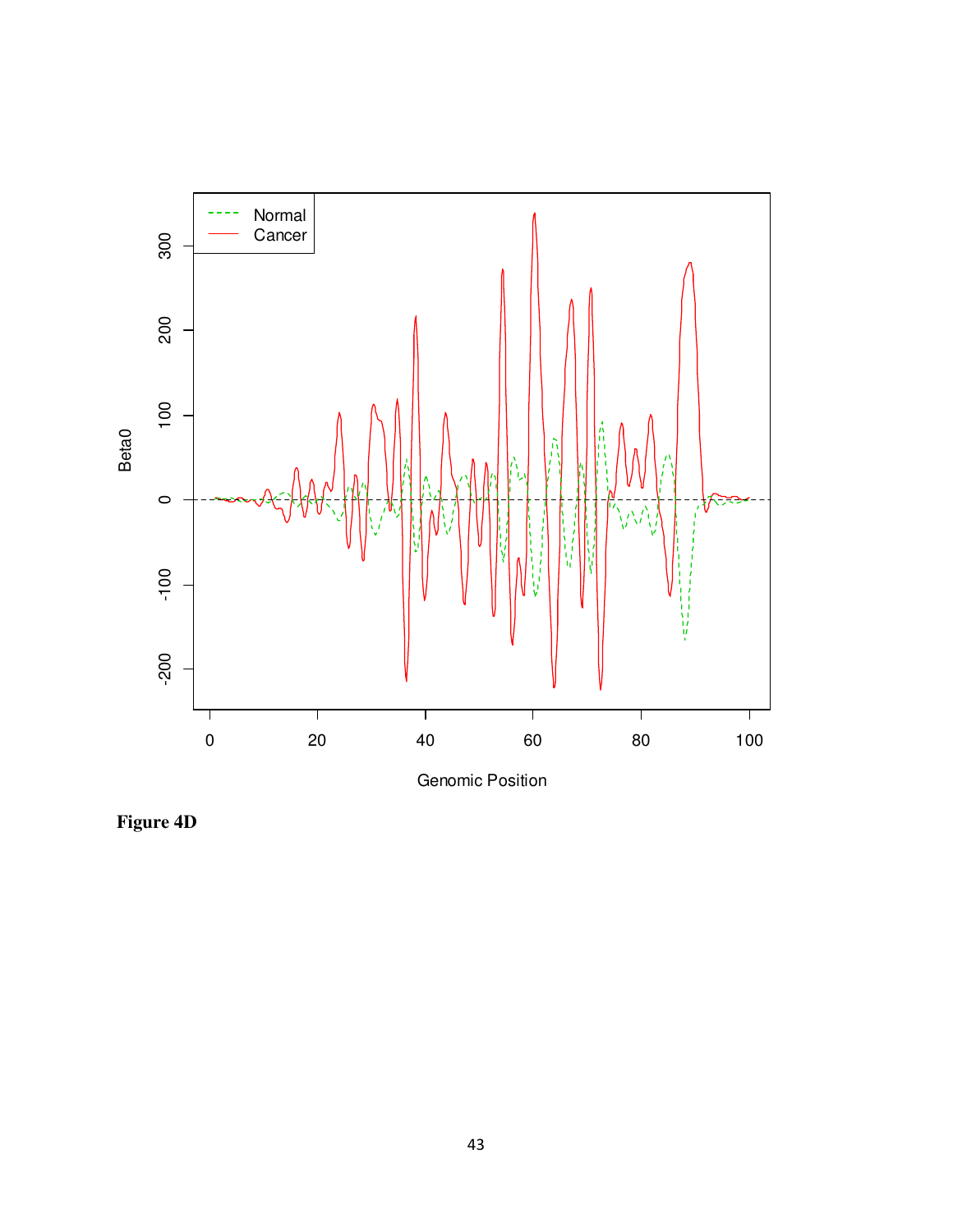### **Figure Legend**

**Figure 1A.** Estimate of expression profiles for CD74 by the ODE in a randomly selected normal sample. The green dotted points were observed expression levels, the blue solid lines are Fourier basis expansions and the red dashed lines are numerical solution of ODE model.

**Figure 1B.** Estimate of expression profiles for CD74 by the ODE in a randomly selected tumor sample. The red dotted points were observed expression levels, the blue solid lines are Fourier basis expansions and the green dashed lines are numerical solution of ODE model.

Figure 2A. Predicted expression curves for normal tissues for Gene RPL29: The gray dot is observed expression profile, and the solid red lines are Fourier basis expansion approximation to the observed expression data. The dashed green lines are predicted gene expression profile in the test set by solving the estimated ODE in the training examples.

**Figure 2B.** Predicted expression curves for tumor tissues for Gene RPL29: The gray dot is observed expression profile, and the solid red lines are Fourier basis expansion approximation to the observed expression data. The dashed green lines are predicted gene expression profile in the test set by solving the estimated ODE in the training examples.

**Figure 3A.** Circular phylogram tree of 19717 gene that were clustered into nine gropus by Dendroscope 3.2.10.

**Figure 3B.** Detailed Circular phylogram tree of 19717 gene that were clustered into nine gropus by Dendroscope 3.2.10.

**Figure 4A.** Average expression curves of gene CD74 in normal and tumor samples.

**Figure 4B.** Average unit-step response curves of gene CD74 in normal and tumor samples.